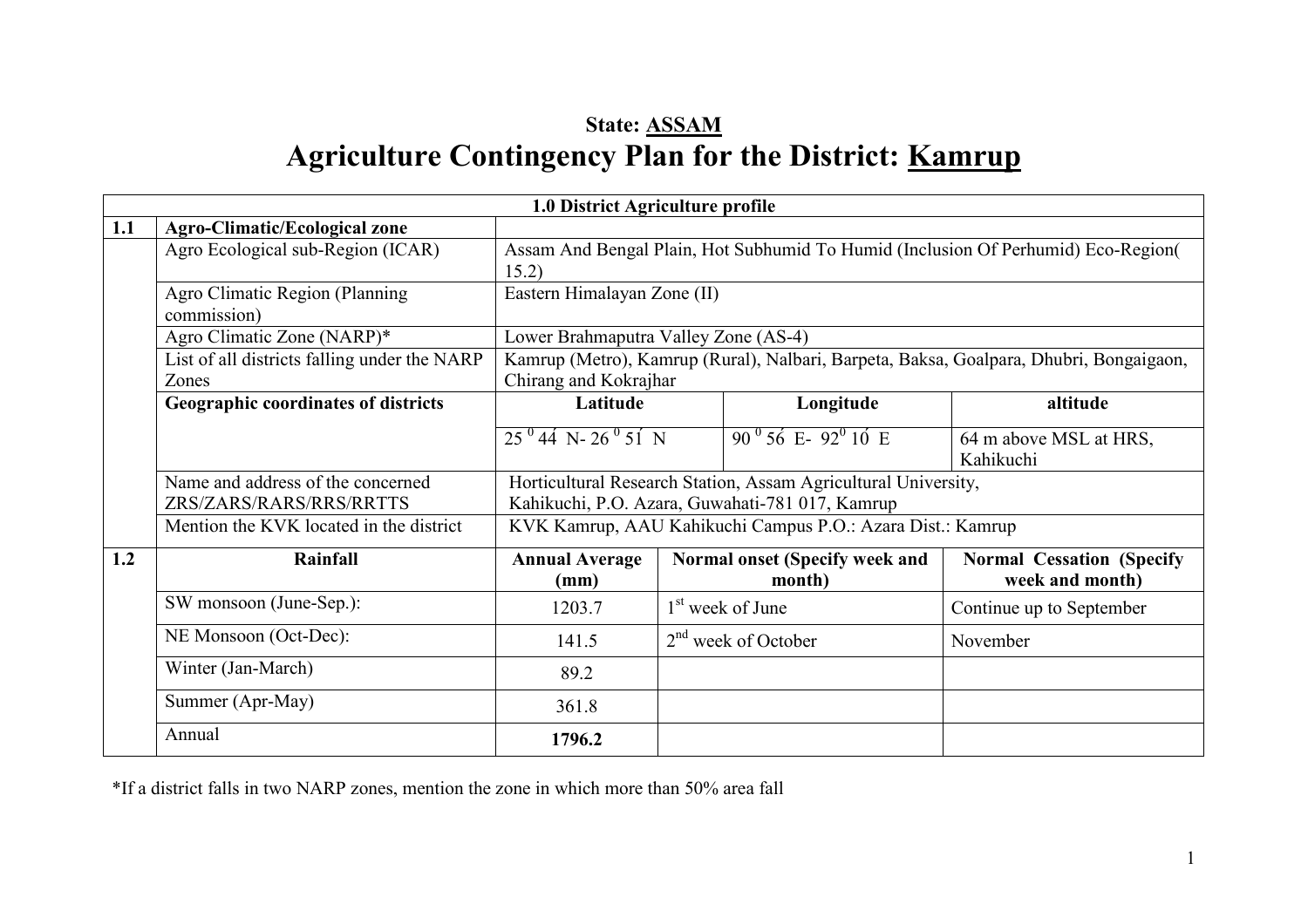| 1.3 | Land use<br>pattern of the<br>district(Latest<br>statistics) | <b>Geographical</b> Forest<br>area | area | Land under Permanent<br>non -<br>agricultural<br>use | <b>pastures</b> | Cultivable<br>wasteland | Land under<br>Misc. tree<br>crops and<br>groves | <b>Barren</b> and<br>uncultivable   fallows<br>Land | <b>Current</b> | Other |
|-----|--------------------------------------------------------------|------------------------------------|------|------------------------------------------------------|-----------------|-------------------------|-------------------------------------------------|-----------------------------------------------------|----------------|-------|
|     | Area(Lakh ha)                                                | 4.345                              | 166  | 0.774                                                | 0.212           | 0.036                   | 0.20                                            | 0.203                                               | 0.079          | 0.031 |

| 1.4 | Major Soils **                                                                                              | Area(' 000 ha)                                              | Per cent (%) of total                                 |  |
|-----|-------------------------------------------------------------------------------------------------------------|-------------------------------------------------------------|-------------------------------------------------------|--|
|     | 1. Ambari series 1                                                                                          | 29.0                                                        | 16.57                                                 |  |
|     | 2. Rangingpara                                                                                              | 22.4                                                        | 12.80                                                 |  |
|     | 3. Singra series                                                                                            | 18.1                                                        | 10.34                                                 |  |
|     | 4. Nichalamari series                                                                                       | 14.3                                                        | 8.17                                                  |  |
|     | 5. Moindra series                                                                                           | 14.0                                                        | 8.00                                                  |  |
|     | Others (Specify):                                                                                           |                                                             |                                                       |  |
|     | Kamrup series<br>Habilagaon<br>Malita series<br>Nilachal<br>Bharatpur<br>Kheliapara<br>Others(Not reported) | 13.6<br>11.4<br>10.5<br>9.3<br>6.5<br>5.6<br>$\blacksquare$ | 7.77<br>6.51<br>6.00<br>5.31<br>3.71<br>3.20<br>11.62 |  |
| 1.5 | <b>Agricultural land use</b>                                                                                | Area (' 000 ha)                                             | Cropping intensity %                                  |  |
|     | Net sown area                                                                                               | $175.93*$                                                   | 120                                                   |  |
|     | Area sown more than once                                                                                    | $35.49*$                                                    |                                                       |  |
|     | Net irrigated area                                                                                          | 4.54                                                        |                                                       |  |
|     | Gross cropped area                                                                                          | $211.43*$                                                   |                                                       |  |

Source: \* Statistical Handbook, Assam'2009 \* \* Soils of Assam, National Bureau of Soil Survey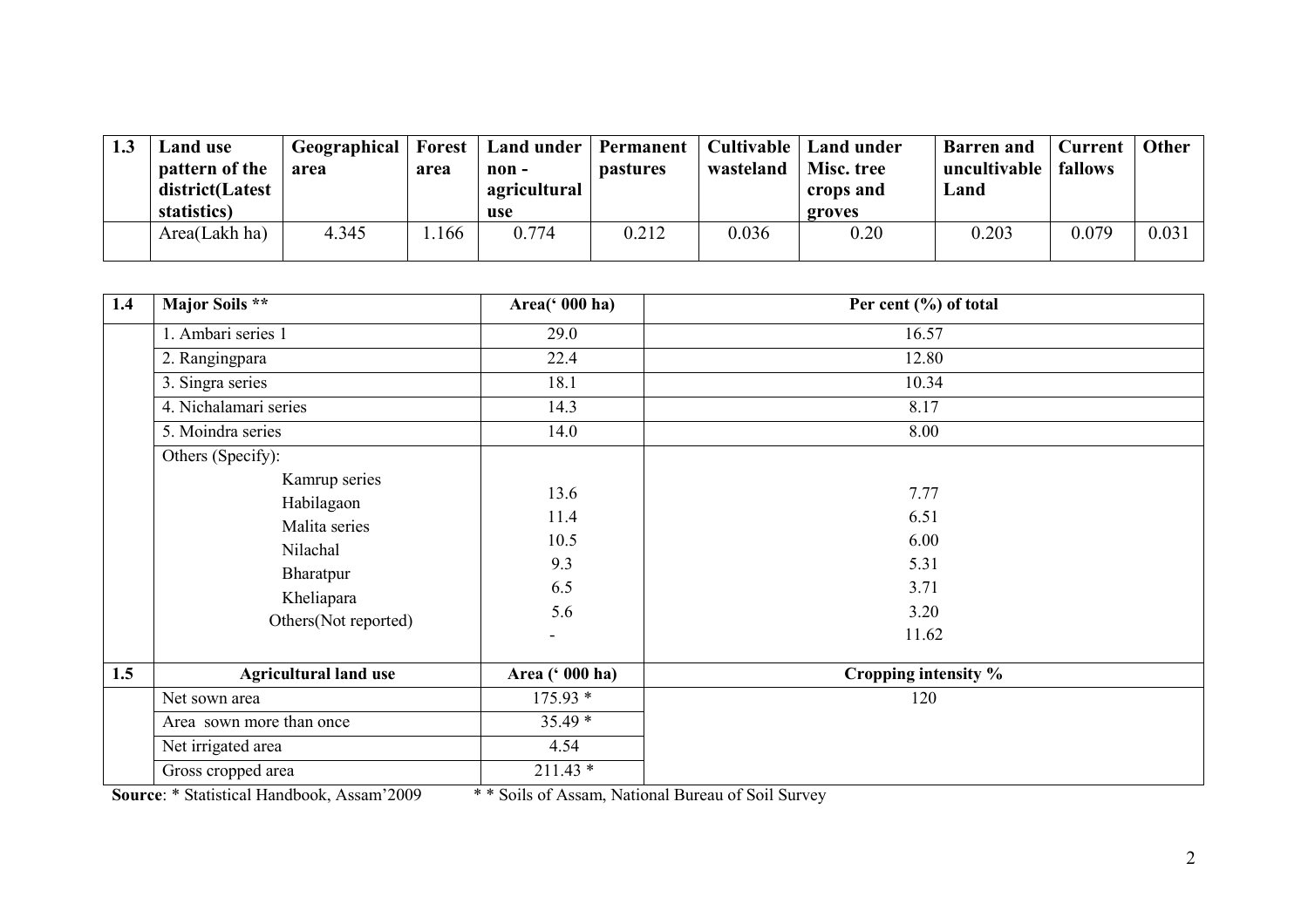| 1.6 | <b>Irrigation</b>                | Area ('000 ha) |               | Percent $(\% )$               |
|-----|----------------------------------|----------------|---------------|-------------------------------|
|     | Net cultivated area              | 175.93         |               |                               |
|     | Net irrigated area (2009-10)     | $4.54***$      |               | 2.58 (of net cultivated area) |
|     | Gross cultivated area            | 211.43         | 120           | $(-do-)$                      |
|     | Rainfed area                     | 203.1          |               | $97.42(-do-)$                 |
|     | <b>Sources of irrigation</b>     | <b>Number</b>  | Area('000 ha) | Area $(\% )$                  |
|     | Canals                           |                | 2.512         | 4.96                          |
|     | Tanks                            | 0.693          |               | 1.37                          |
|     | Open wells                       |                | 0.138         | 0.27                          |
|     | Bore wells                       |                | 41.78         | 82.53                         |
|     | Lift irrigation                  |                | 1.019         | 2.02                          |
|     | Other sources                    |                | 4.480         | 8.85                          |
|     | <b>Total</b>                     |                | 50.622        | 100                           |
|     | Pump sets                        | 25787          | 51.574 ha     |                               |
|     | Micro-irrigation                 | N.A.           | N.A.          |                               |
|     | Groundwater availability and use | No. of blocks  | $%$ area      | <b>Quality of water</b>       |
|     | Over exploited                   | N.A.           | N.A.          | N.A.                          |
|     | Critical                         | N.A.           | N.A.          | N.A.                          |
|     | Semi-critical                    |                |               |                               |
|     | Safe                             |                |               |                               |

exploited groundwater utilization > 100%; critical: 90-100%; semi-critical; 70-90%; safe ;<70%<br>\*\*\*Source: Dept. of Irrigation, G.O.I. NA= Not Available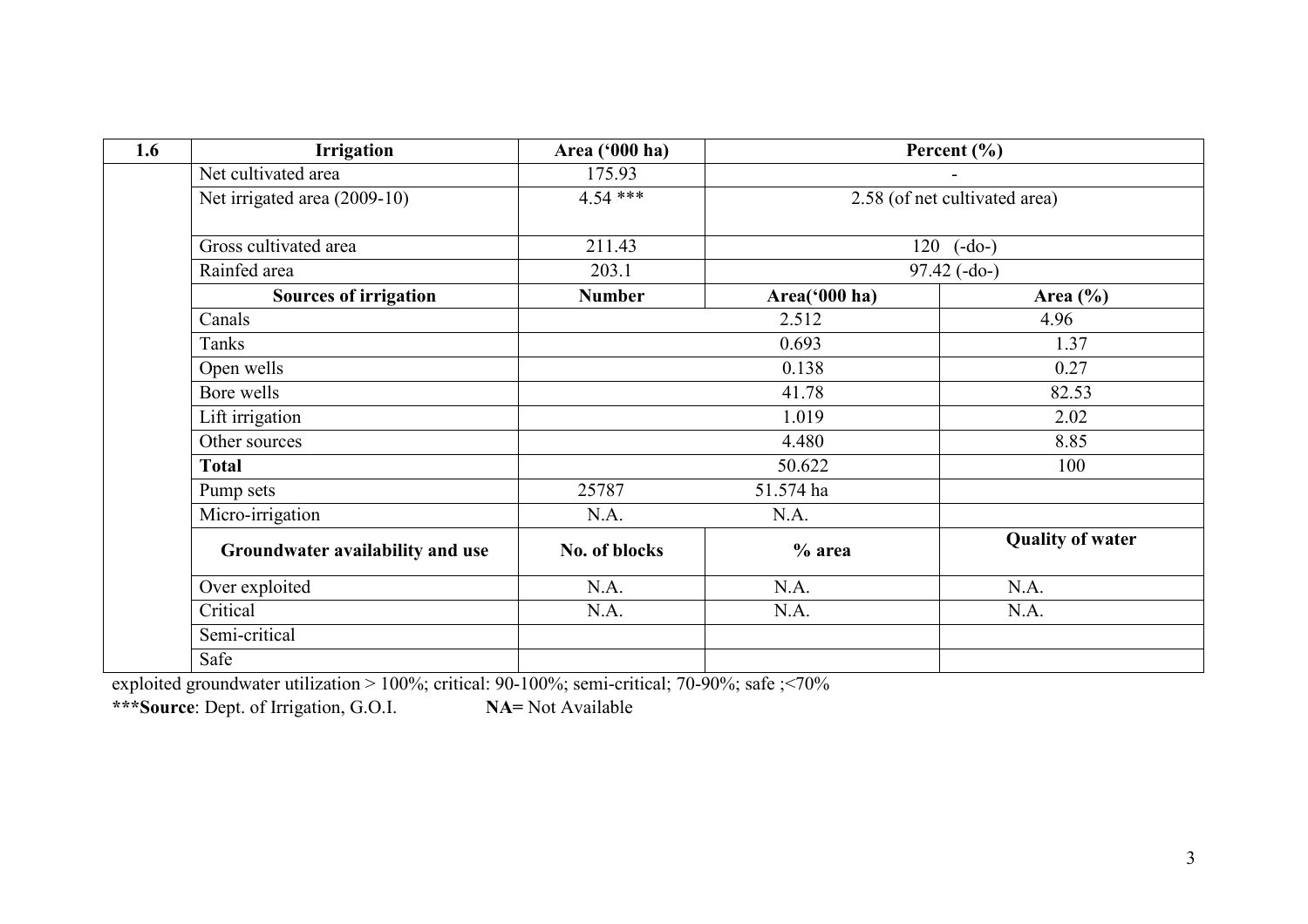# Area under major field crops & horticulture etc.

|                                                           | <b>Field Crops</b>                  | Total area <sup>^</sup> | <b>Irrigated</b>         | <b>Rainfed</b> |
|-----------------------------------------------------------|-------------------------------------|-------------------------|--------------------------|----------------|
|                                                           | <b>Autumn Rice</b>                  | 15305 ha                |                          |                |
| $\overline{2}$                                            | <b>Winter Rice</b>                  | 92570 ha                |                          |                |
| 3                                                         | <b>Summer Rice</b>                  | 43828 ha                |                          |                |
| $\overline{4}$                                            | Rape seed and Mustard               | 9069 ha                 |                          |                |
| $\overline{5}$                                            | Wheat                               | 3006 ha                 |                          |                |
| 6                                                         | Pulses (Total)                      | 8088 ha                 |                          |                |
|                                                           | <b>Horticulture crops -Fruits</b>   | Total area ^            | <b>Irrigated</b>         | Rainfed        |
|                                                           | <b>Banana</b>                       | 3358 ha                 |                          | 2922 ha        |
| $\overline{2}$                                            | Pineapple                           | 1825 ha                 | $\overline{a}$           | 1899 ha        |
| 3                                                         | Orange                              | 2875 ha                 | $\overline{\phantom{a}}$ | 2305 ha        |
| $\overline{4}$                                            | Jack fruit $(07-08)$                | 1862 ha                 | $\overline{\phantom{a}}$ | 1780 ha        |
| 5                                                         | Assam Lemon(07-08)                  | 480 ha                  | $\overline{\phantom{a}}$ | 420 ha         |
| Papaya $(07-08)$<br>6<br>Horticultural crops - Vegetables |                                     | 484 ha                  | $\overline{\phantom{a}}$ | 429 ha         |
|                                                           |                                     | <b>Total area</b>       | <b>Irrigated</b>         | <b>Rainfed</b> |
|                                                           | Rabi crops $\sqrt{\wedge}$          | 9012 ha                 | 5157 ha                  | 2579 ha        |
| $\overline{2}$                                            | Kharif crops <sup>^^</sup>          | 5365 ha                 |                          | 5007 ha        |
| $\overline{3}$                                            |                                     |                         |                          |                |
|                                                           | <b>Medicinal and Aromatic crops</b> | <b>Total area</b>       | <b>Irrigated</b>         | <b>Rainfed</b> |
|                                                           | N.A.                                |                         |                          |                |
|                                                           | <b>Plantation crops</b>             | <b>Total area</b>       | <b>Irrigated</b>         | <b>Rainfed</b> |
|                                                           | Areca nut                           | 7300                    |                          | Entire rainfed |
| $\overline{2}$                                            | Coconut                             | 2520                    |                          | Entire rainfed |
| $\overline{3}$                                            |                                     |                         |                          |                |
|                                                           | <b>Fodder crops</b>                 | <b>Total area</b>       | <b>Irrigated</b>         | Rainfed        |
|                                                           | N.A.                                |                         |                          |                |
|                                                           | Total fodder crop area              |                         |                          |                |
|                                                           | Grazing land                        |                         |                          |                |

^ Source: Statistical Handbook of Assam, 2008^^ Source: Directorate of Economics of Statistics, G.O.I. NA= Data not available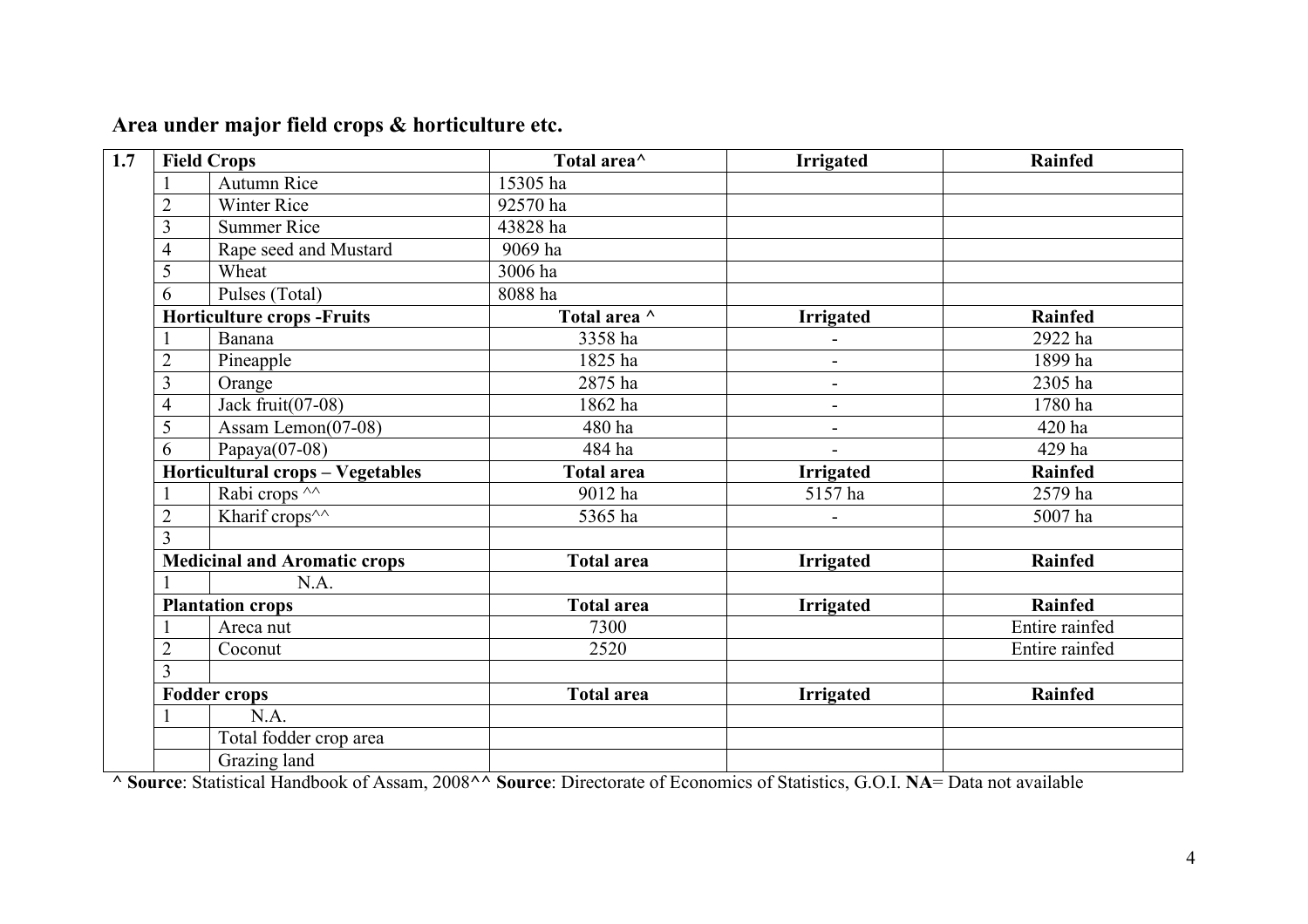|      | Livestock                     |           | Number ('000) |                           |  |  |  |
|------|-------------------------------|-----------|---------------|---------------------------|--|--|--|
|      | Cattle                        |           | 1397614       |                           |  |  |  |
|      | Buffaloes total               | 86599     |               |                           |  |  |  |
| 1.8  | Commercial dairy farms        | NA#       |               |                           |  |  |  |
|      | Goat                          | 480613    |               |                           |  |  |  |
|      | Sheep                         | NA#       |               |                           |  |  |  |
|      | Others (Camel, Pig, Yak etc.) | 92457     |               |                           |  |  |  |
|      | <b>Poultry</b>                |           |               |                           |  |  |  |
| 1.9  | Commercial                    |           | 1992456       |                           |  |  |  |
|      | Backyard                      |           | NA#           |                           |  |  |  |
|      | <b>Inland Fisheries</b>       | Area (ha) | Yield(t/ha)   | <b>Production(tonnes)</b> |  |  |  |
| 1.10 | Brackish water                |           |               |                           |  |  |  |
|      | Fresh water                   |           |               |                           |  |  |  |
|      | Others                        | 10673     | 123.8         | 12174 M.T.                |  |  |  |

| 1.11 | <b>Production</b>      | <b>Kharif</b>            |              |                          | Rabi         |                          | <b>Total</b><br><b>Summer</b> |            |              |
|------|------------------------|--------------------------|--------------|--------------------------|--------------|--------------------------|-------------------------------|------------|--------------|
|      | and                    | Production               | Productivity | Production               | Productivity | Production               | Productivity                  | Production | Productivity |
|      | <b>Productivity of</b> | (t)                      | (kg/ha)      | (t)                      | (kg/ha)      | (t)                      | (kg/ha)                       | (t)        | (kg/ha)      |
|      | major crops            |                          |              |                          |              |                          |                               |            |              |
|      | Autumn Rice            | 13713                    | 896          |                          |              |                          |                               | 13713      | 896          |
|      | Winter Rice            |                          |              | 120063                   | 1297.00      |                          |                               | 120063     | 1297.00      |
|      | <b>Summer Rice</b>     | $\overline{\phantom{0}}$ |              | $\overline{\phantom{0}}$ |              | 97868                    | 2232.7                        | 97868      | 2232.7       |
|      | Rape seed and          |                          |              | 5042                     | 556.4        | $\overline{\phantom{0}}$ |                               | 5042       | 556.4        |
|      | Mustard                |                          |              |                          |              |                          |                               |            |              |
|      | Wheat                  |                          |              | 5789                     | 1872.6       |                          |                               | 5789       | 1872.6       |
|      | Pulses (Total)         |                          |              | 4634                     | 572.5        | $\overline{\phantom{0}}$ |                               | 4634       | 572.5        |
|      | Major                  |                          |              |                          |              |                          |                               |            |              |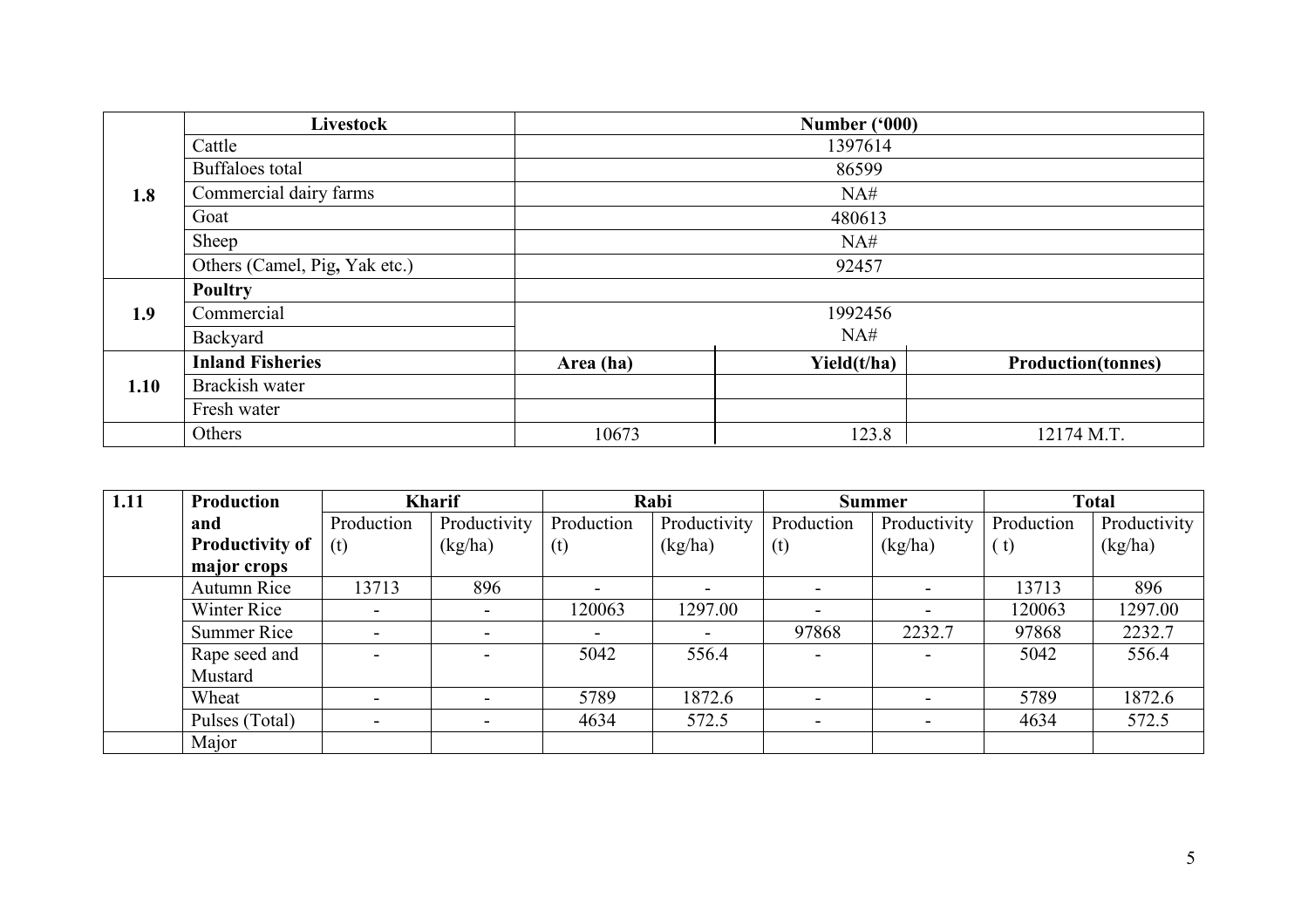### Horticultural crops: Fruits

| Banana      |  |  |  | 29,775 | 8847  |
|-------------|--|--|--|--------|-------|
| Pineapple   |  |  |  | 34,193 | 18736 |
| Orange      |  |  |  | 25,691 | 8936  |
| Jackfruit   |  |  |  | 17,212 | 9244  |
| Assam lemon |  |  |  | 15,264 | 31800 |
| Papaya      |  |  |  | 43014  | 86806 |

 $# NA = Not available$ 

# Horticultural crops: Vegetables<sup>^^</sup>

| Rabi Ve<br>Vegetables                                             |  |  |  | 3.362 | 4346 |
|-------------------------------------------------------------------|--|--|--|-------|------|
| Kharif                                                            |  |  |  | 3.734 | 7458 |
| T<br>Vegetables                                                   |  |  |  |       |      |
| A A <b>Source:</b> Directorate of Economics of Statistics, G.O.I. |  |  |  |       |      |

| 1.12 | Sowing window for |                                |                              |                               |                         |              |
|------|-------------------|--------------------------------|------------------------------|-------------------------------|-------------------------|--------------|
|      | 5 major crops     | <b>Winter Rice</b>             | <b>Summer Rice</b>           | <b>Autumn Rice</b>            | Rape seed and           | <b>Pulse</b> |
|      | (start and end of |                                |                              |                               | <b>Mustard</b>          |              |
|      | sowing period)    |                                |                              |                               |                         |              |
|      | Kharif - Rainfed  | $15^{th}$ June- $15^{th}$ July |                              |                               |                         | Aug-Sept     |
|      | Kharif-irrigated  |                                | $15^{th}$ Nov- $15^{th}$ Dec |                               |                         |              |
|      | (Summer)          |                                |                              |                               |                         |              |
|      | Rabi-Rainfed      |                                |                              |                               | $15th$ Oct- $15th$ Nov. |              |
|      | Rabi-irrigated    |                                |                              | $15^{th}$ Dec – $15^{th}$ Jan |                         |              |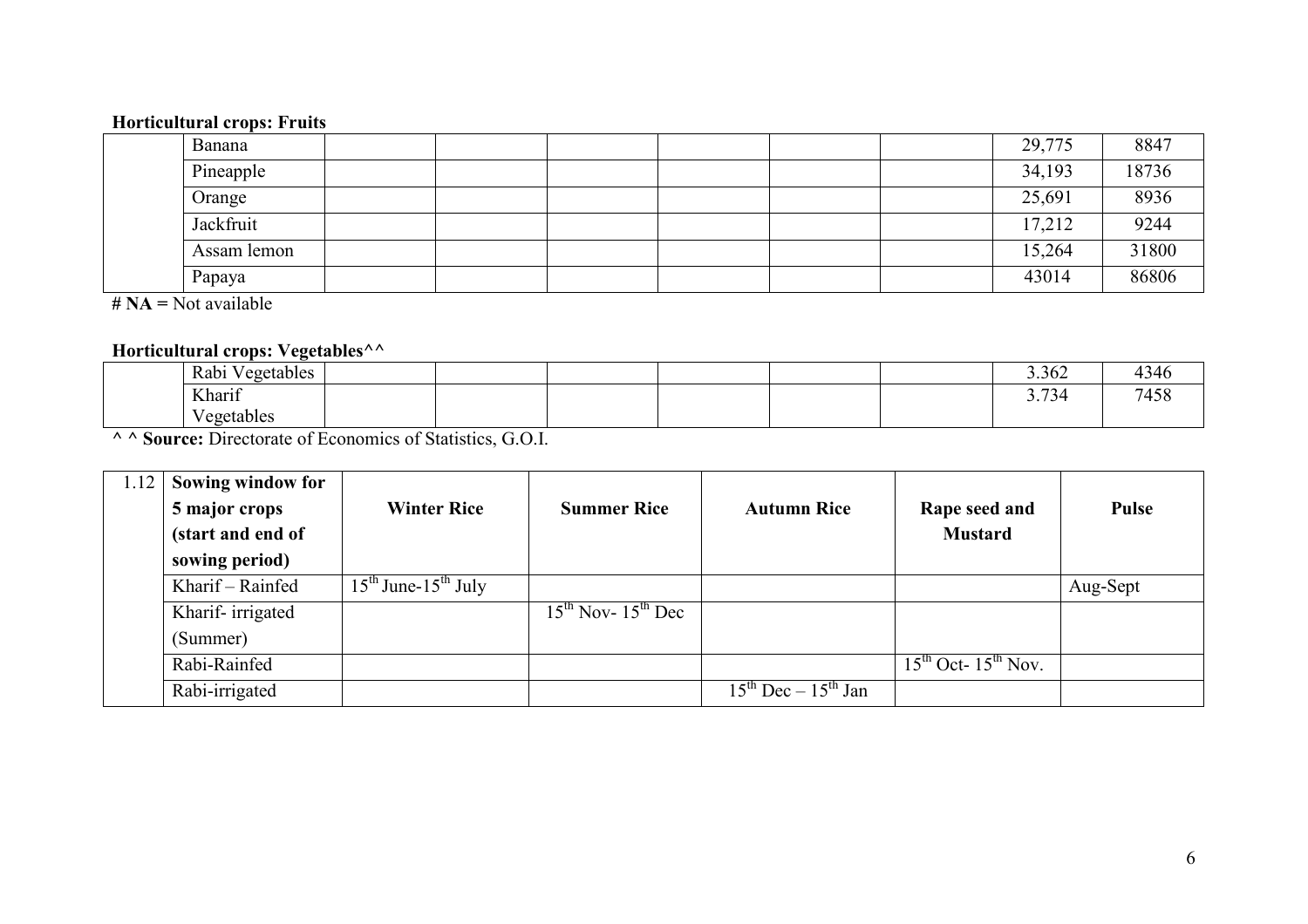| 1.13 | What is the major<br>contingency the |                             | Regular              |                                  |              | Sporadic (Specify month of occurrence in<br>brackets) |             | <b>None</b> |
|------|--------------------------------------|-----------------------------|----------------------|----------------------------------|--------------|-------------------------------------------------------|-------------|-------------|
|      | district is prone to?                | <b>Serve</b>                | Moderate             | <b>Mild</b>                      | <b>Serve</b> | Moderate                                              | <b>Mild</b> |             |
|      | (Tick mark)                          |                             |                      |                                  |              |                                                       |             |             |
|      | Drought                              |                             |                      |                                  |              | $\sqrt{\text{(July-1)}}$                              |             |             |
|      |                                      |                             |                      |                                  |              | August)                                               |             |             |
|      | Flood                                | $\sqrt{\text{July-August}}$ |                      |                                  |              |                                                       |             |             |
|      | Cyclone                              |                             |                      |                                  |              |                                                       |             |             |
|      | Hail storm                           |                             |                      | $\sqrt{\text{March-}}$<br>April) |              |                                                       |             |             |
|      | Heat wave                            |                             |                      |                                  |              |                                                       |             |             |
|      | Cold wave                            |                             |                      |                                  |              |                                                       |             |             |
|      | Frost                                |                             |                      |                                  |              |                                                       |             |             |
|      | See water inundation                 |                             |                      |                                  |              |                                                       |             |             |
|      | Pests and diseases                   |                             | $\sqrt{\text{June}}$ |                                  |              |                                                       |             |             |
|      | (Specify)                            |                             | August)              |                                  |              |                                                       |             |             |

| 1.14 | <b>Include Digital</b>   | Location map of district with in State as Annexure 1 | Enclosed: Yes.  |  |
|------|--------------------------|------------------------------------------------------|-----------------|--|
|      | Maps of the district for | Mean annual rainfall as Annexure 2                   | Enclosed : Yes. |  |
|      |                          | Soil map as Annexure 3                               | Enclosed : yes. |  |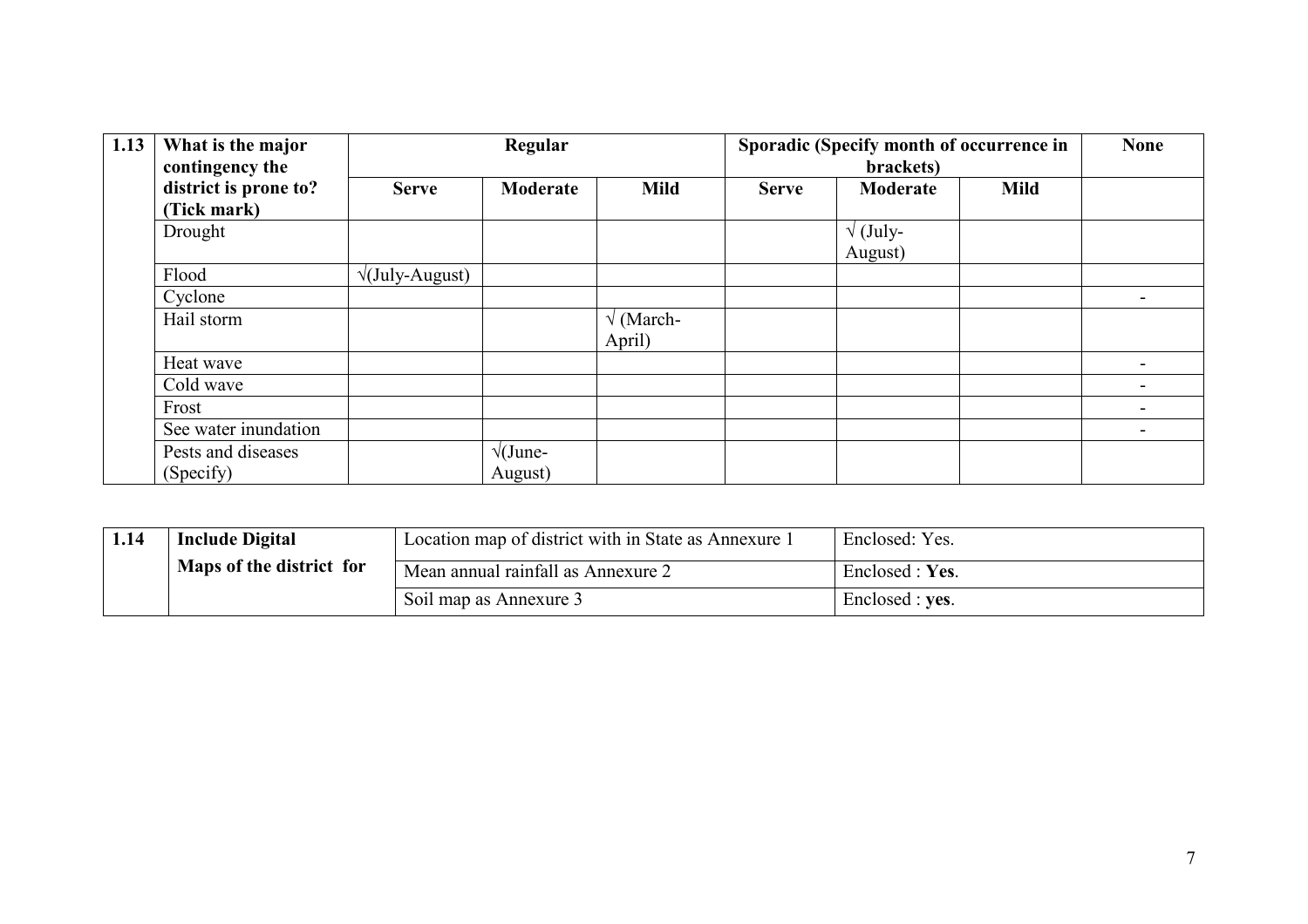# 2.0 Strategies for weather related contingencies 2.1 Drought 2.1.1 Rainfed situation

| <b>Condition</b>          | <b>Suggested Contingency measures (Details in Annex. I)</b> |                         |               |                                                            |                   |  |
|---------------------------|-------------------------------------------------------------|-------------------------|---------------|------------------------------------------------------------|-------------------|--|
| <b>Early season</b>       | <b>Major Farming</b>                                        | Crop/cropping           | Change in     | Agronomic                                                  | <b>Remarks</b> on |  |
| <b>Drought</b>            | Situation*                                                  | system*                 | crop/cropping | Measures*                                                  | Implementation*   |  |
| (delayed onset)           |                                                             |                         | System*       |                                                            |                   |  |
| Delay by 2                | Rainfed upland                                              | Summer vegetables/      | No change     | Normal recommended practices                               |                   |  |
| <b>Weeks</b> (Specify     | (Sandy loam to                                              | Blackgram/Sesame        |               |                                                            |                   |  |
| <b>Monthly</b> )          | clay loam)                                                  | (kharif) - Toria/       |               |                                                            |                   |  |
|                           |                                                             | /Potato/Rabi vegetables |               |                                                            |                   |  |
| June 3 <sup>rd</sup> week |                                                             | Banana (plantation)     | No change     | Use of bio mulching<br>≻                                   |                   |  |
|                           |                                                             | Dwarf cavendish,        |               |                                                            |                   |  |
|                           |                                                             | Borjahji, Malbhog       |               |                                                            |                   |  |
|                           | Rainfed                                                     | Jute/Sali Rice-         | No change     | Growing of medium duration rice                            | -Mega seed        |  |
|                           | medium/medium                                               | Toria/Lentil/           |               | varieties                                                  | production        |  |
|                           | lowland                                                     | Wheat/Potato/Rabi       |               | Supplemental irrigation in the                             | programme for     |  |
|                           | (Sandy loam to                                              | vegetables              |               | nursery bed of rice.                                       | field crops       |  |
|                           | clay loam)                                                  | Ahu rice -Fallow-Rabi   | No change     | $\triangleright$ Growing of short duration <i>ahu</i> rice |                   |  |
|                           |                                                             | vegetable/potato/toria  |               | variety like Luit                                          |                   |  |
|                           |                                                             |                         |               |                                                            |                   |  |
|                           |                                                             | Fallow-Sali Rice -      | No change     | $\triangleright$ Growing of high yielding varieties        | Mega seed         |  |
|                           |                                                             | Fallow                  |               | like Ranjit, Bahadur, Mahsuri,                             | production        |  |
|                           |                                                             |                         |               | Ketekijoha etc.                                            | programme for     |  |
|                           |                                                             |                         |               | $\triangleright$ Prepare of seedbed with adequate          | field crops       |  |
|                           |                                                             |                         |               | $FYM(30 kg)$ , 80g urea, 80g SSP and                       |                   |  |
|                           |                                                             |                         |               | 80g MOP per bed of 10mx1.25m                               |                   |  |
|                           |                                                             |                         |               | $\triangleright$ Raising of seedling of rice in            |                   |  |
|                           |                                                             |                         |               | community nursery                                          |                   |  |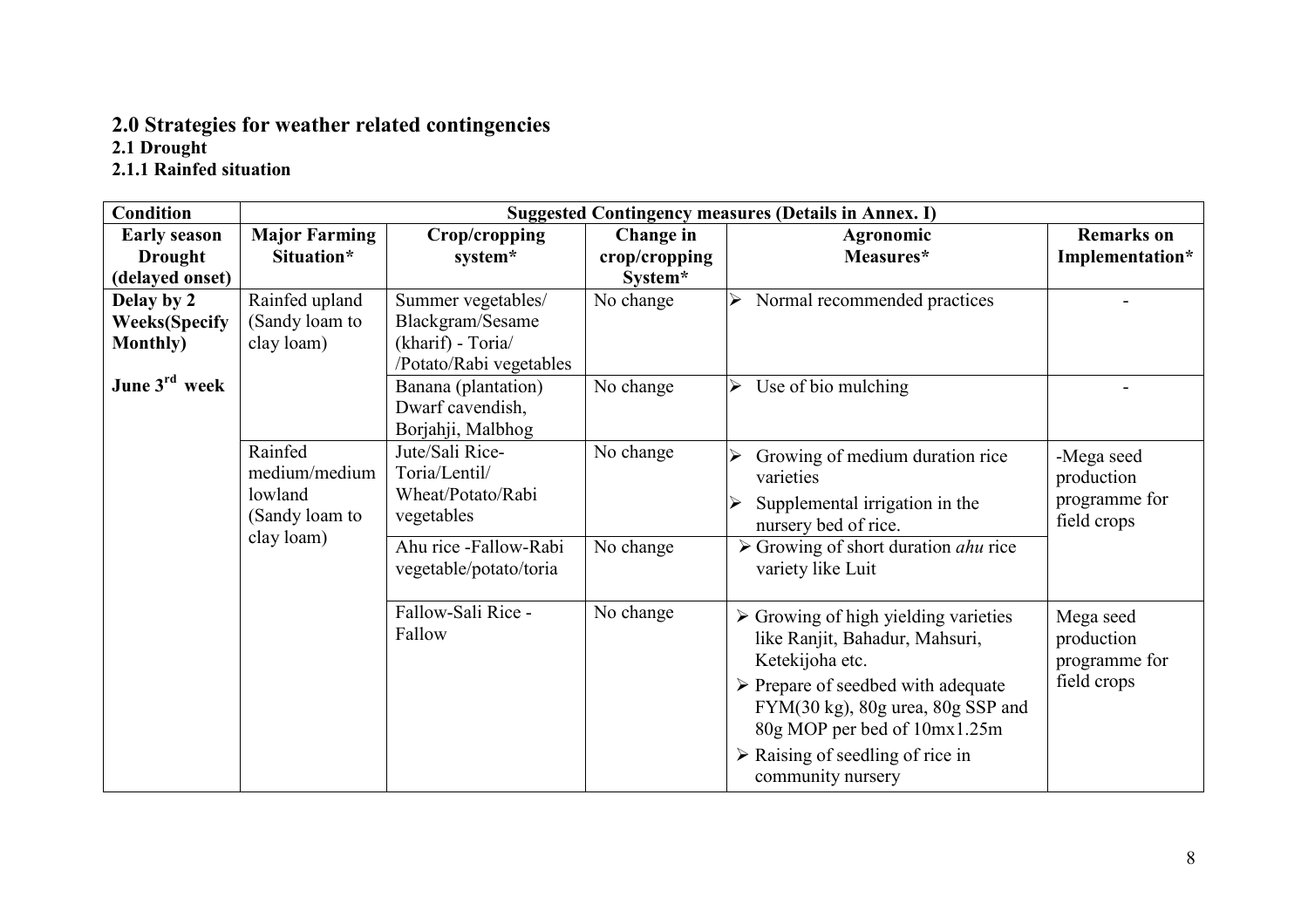| <b>Condition</b>                                        | <b>Suggested Contingency measures (Details in Annex. I)</b>          |                                                                                    |                                      |                                                                                                                                                                                                                                                                                                           |                                                                                  |  |
|---------------------------------------------------------|----------------------------------------------------------------------|------------------------------------------------------------------------------------|--------------------------------------|-----------------------------------------------------------------------------------------------------------------------------------------------------------------------------------------------------------------------------------------------------------------------------------------------------------|----------------------------------------------------------------------------------|--|
| <b>Early season</b>                                     | <b>Major</b>                                                         | Crop/cropping system*                                                              | Change in                            | <b>Agronomic</b>                                                                                                                                                                                                                                                                                          | <b>Remarks</b> on                                                                |  |
| <b>Drought</b>                                          | Farming                                                              |                                                                                    | crop/cropping                        | Measures*                                                                                                                                                                                                                                                                                                 | Implementation*                                                                  |  |
| (delayed onset)                                         | Situation*                                                           |                                                                                    | System*                              |                                                                                                                                                                                                                                                                                                           |                                                                                  |  |
| Delay by 4<br><b>Weeks</b> (Specify<br><b>Monthly</b> ) | Rainfed<br>upland<br>(Sandy loam)                                    | Summer vegetables/<br>Blackgram/Sesame (kharif) -<br>Toria//Potato/Rabi vegetables | No change                            | $\triangleright$ As per normal package of<br>practices                                                                                                                                                                                                                                                    | -Lift irrigation<br>from nearby river<br>stream                                  |  |
| <b>July 1st week</b>                                    | to clay loam)                                                        | Banana (plantation) Dwarf<br>cavendish, Borjahji, Malbhog                          | No change                            | $\triangleright$ Use of bio mulching                                                                                                                                                                                                                                                                      | Community bund<br>on tributaries for<br>diversion of water<br>flow to crop field |  |
|                                                         | Rainfed<br>medium/medi<br>um lowland<br>(Sandy loam<br>to clay loam) | Jute/Sali Rice-Toria/Lentil/<br>Wheat/Potato/Rabi vegetables                       | No change                            | Growing of medium duration<br>$\blacktriangleright$<br>rice varieties<br>Supplemental irrigation in the<br>nursery bed of rice.<br>Growing of short duration<br>vegetables                                                                                                                                | -Mega seed<br>production<br>programme for<br>field crops                         |  |
|                                                         |                                                                      | Ahu rice -Fallow-Rabi<br>vegetable/potato/toria                                    | No change                            | Growing of short duration ahu<br>$\blacktriangleright$<br>rice variety like Luit<br>Early sowing of rabi crop for<br>$\blacktriangleright$<br>efficient utilization of residual<br>soil moisture.                                                                                                         |                                                                                  |  |
|                                                         |                                                                      | Fallow-Sali Rice -Fallow                                                           | Fallow-Sali<br>rice-<br>Rapeseed/pea | $\triangleright$ Growing of high yielding<br>varieties like Ranjit, Bahadur,<br>Mahsuri, Ketekijoha etc.<br>$\triangleright$ Prepare of seedbed with adequate<br>FYM(30 kg), 80g urea, 80g SSP<br>and 80g MOP per bed of<br>10mx1.25m<br>$\triangleright$ Inclusion of rabi crop like<br>rapeseed/pea etc | Mega seed<br>production<br>programme for<br>field crops                          |  |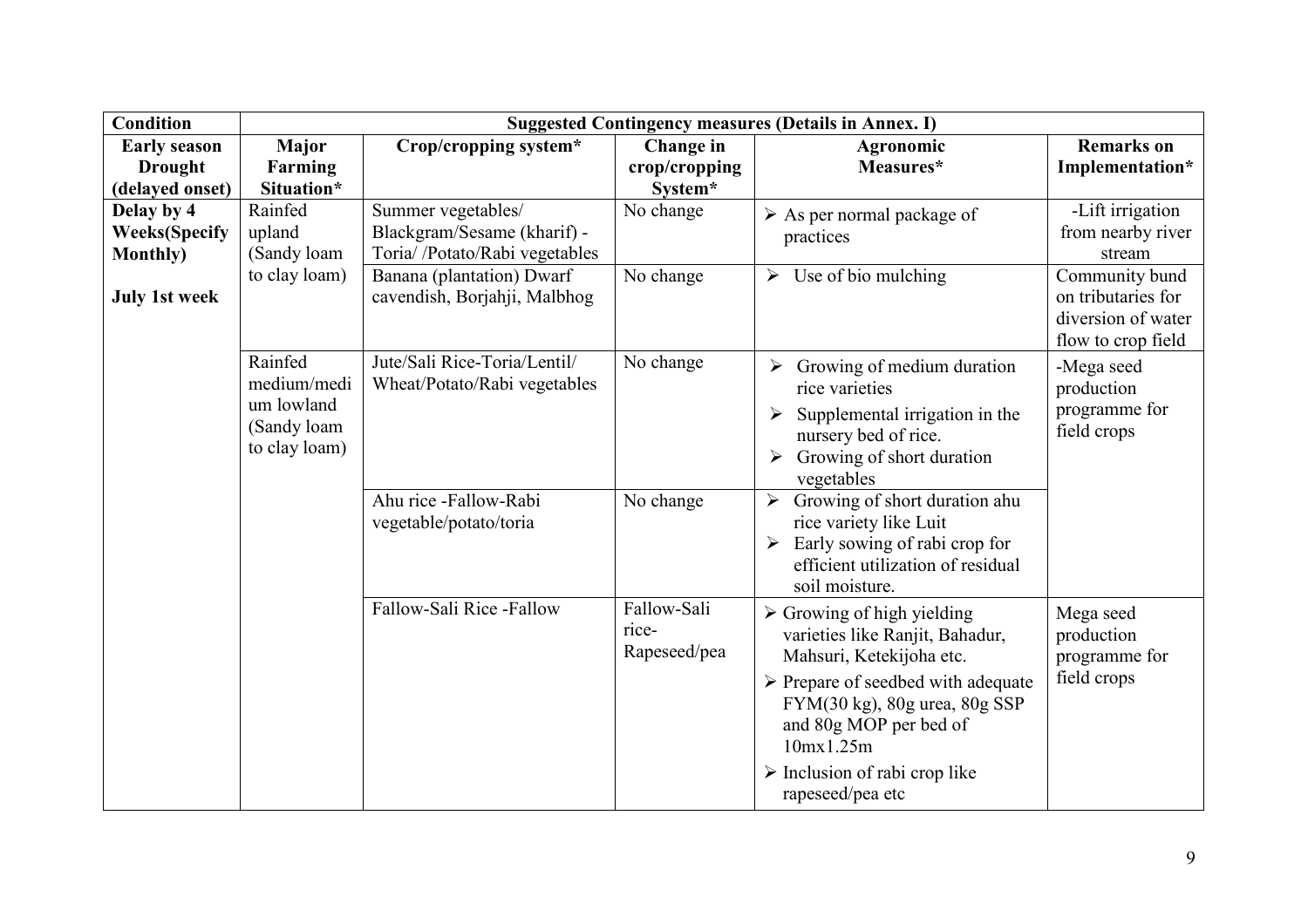| <b>Condition</b>                                                           | <b>Suggested Contingency measures (Details in Annex. I)</b>         |                                                                                        |            |                                                                                                                                                                                                                                                                                                                           |                                                                                                                                                  |  |
|----------------------------------------------------------------------------|---------------------------------------------------------------------|----------------------------------------------------------------------------------------|------------|---------------------------------------------------------------------------------------------------------------------------------------------------------------------------------------------------------------------------------------------------------------------------------------------------------------------------|--------------------------------------------------------------------------------------------------------------------------------------------------|--|
| <b>Early season</b>                                                        | <b>Major Farming</b>                                                | Normal crop/cropping                                                                   | Crop       | Agronomic                                                                                                                                                                                                                                                                                                                 | <b>Remarks</b> on                                                                                                                                |  |
| <b>Drought</b>                                                             | Situation*                                                          | system*                                                                                | management | Measures*                                                                                                                                                                                                                                                                                                                 | Implementation*                                                                                                                                  |  |
| (delayed onset)                                                            |                                                                     |                                                                                        |            |                                                                                                                                                                                                                                                                                                                           |                                                                                                                                                  |  |
| Delay by 6<br><b>Weeks</b> (Specify<br><b>Monthly</b> )<br>July $3rd$ week | Rainfed upland<br>(Sandy loam to<br>clay loam)                      | Summer vegetables/<br>Blackgram/Sesame<br>(kharif) - Toria/<br>/Potato/Rabi vegetables | No change  | $\triangleright$ Weeding at critical stages of growth<br>$\triangleright$ Line sowing and mixed cropping and<br>intercropping of vegetables<br>$\triangleright$ Raising of rice seedling in community<br>nursery<br>$\triangleright$ Addition of sufficient organic matter in<br>the soil at the time of land preparation | -Development of<br>water harvesting<br>structure under<br>NREGS for life<br>saving irrigation<br>-Lift irrigation<br>from nearby river<br>stream |  |
|                                                                            |                                                                     | Banana (plantation)<br>Dwarf cavendish,<br>Borjahji, Malbhog                           | No change  | Use of bio mulching<br>$\blacktriangleright$<br>Intercropping of vegetables/ in new<br>plantation                                                                                                                                                                                                                         |                                                                                                                                                  |  |
|                                                                            | Rainfed<br>medium/medium<br>lowland<br>(Sandy loam to<br>clay loam) | Jute/Sali Rice-<br>Toria/Lentil/<br>Wheat/Potato/Rabi<br>vegetables                    | No change  | Growing of medium duration rice<br>varieties<br>Supplemental irrigation in the<br>nursery bed of rice.<br>Close spacing, increase no. of<br>seedlings per hill,<br>Development of rain water<br>harvesting structure                                                                                                      | -Mega seed<br>production<br>programme for<br>field crops<br>-Community bund<br>on tributaries for<br>diversion of water<br>flow to crop field    |  |
|                                                                            |                                                                     | Ahu rice -Fallow-Rabi<br>vegetable/potato/toria                                        | No change  | Growing of short duration ahu rice<br>$\blacktriangleright$<br>variety like Luit<br>Early sowing of rabi crop for efficient<br>utilization of residual soil moisture.                                                                                                                                                     |                                                                                                                                                  |  |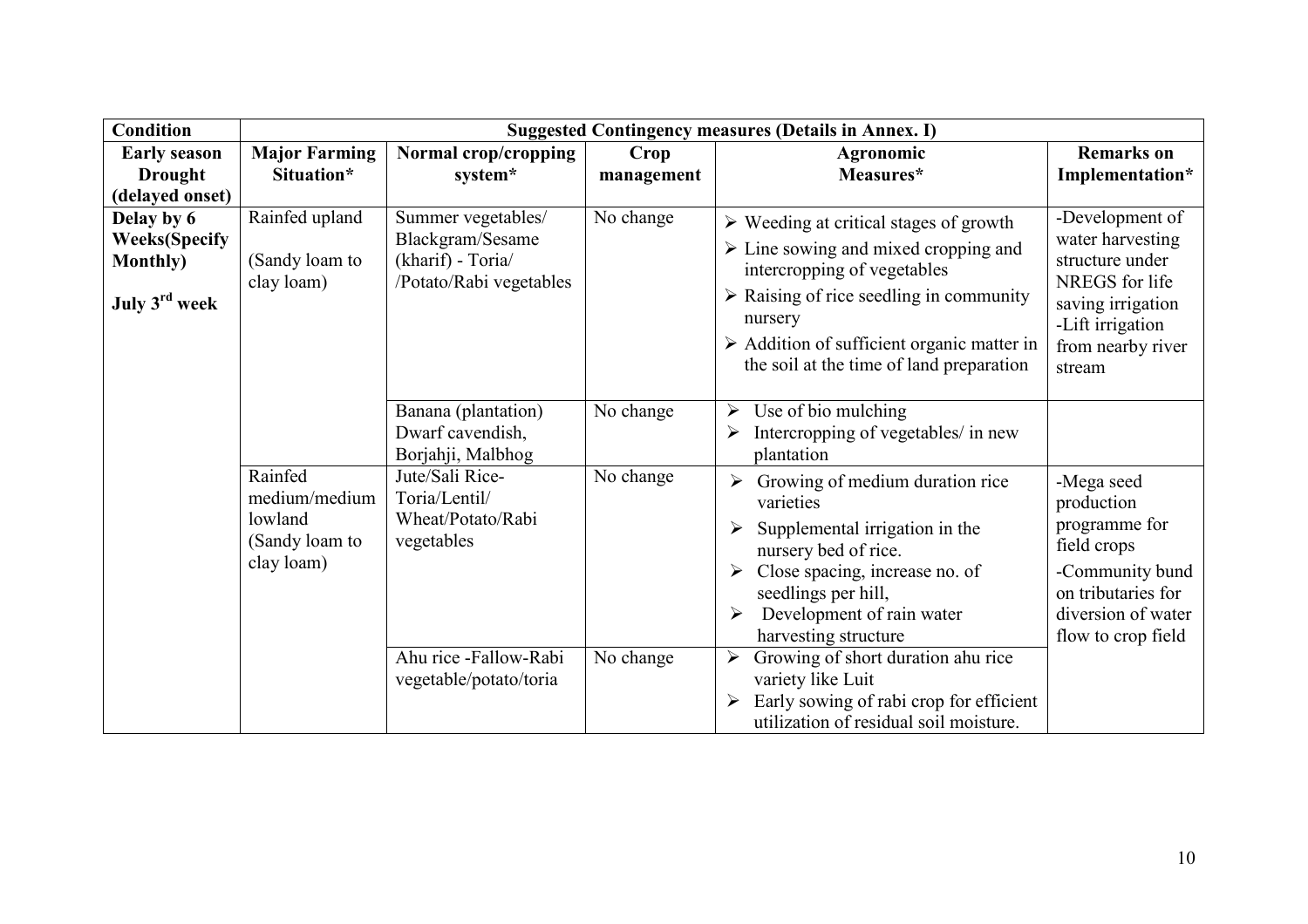|  | Fallow-Sali Rice -<br>Fallow | Fallow-Sali<br>rice-<br>Rapeseed/pea | $\triangleright$ Select delayed planting varieties like<br>Prafulla and Gitesh (60 days old<br>seedlings)<br>$\triangleright$ Prepare of seedbed with adequate<br>$FYM(30 kg)$ , 80g urea, 80g SSP and<br>80g MOP per bed of 10mx1.25m<br>$\triangleright$ Inclusion of rabi crop like rapeseed/pea<br>etc | Mega seed<br>production<br>programme for<br>field crops |
|--|------------------------------|--------------------------------------|------------------------------------------------------------------------------------------------------------------------------------------------------------------------------------------------------------------------------------------------------------------------------------------------------------|---------------------------------------------------------|
|--|------------------------------|--------------------------------------|------------------------------------------------------------------------------------------------------------------------------------------------------------------------------------------------------------------------------------------------------------------------------------------------------------|---------------------------------------------------------|

| <b>Condition</b>                                                                          | <b>Suggested Contingency measures (Details in Annex. I)</b> |                                                                               |               |                                                                                                                                                                                                                                                                                                                                                                                               |                                                                                              |  |
|-------------------------------------------------------------------------------------------|-------------------------------------------------------------|-------------------------------------------------------------------------------|---------------|-----------------------------------------------------------------------------------------------------------------------------------------------------------------------------------------------------------------------------------------------------------------------------------------------------------------------------------------------------------------------------------------------|----------------------------------------------------------------------------------------------|--|
| <b>Early season</b>                                                                       | <b>Major Farming</b>                                        | <b>Normal</b>                                                                 | Change in     | Agronomic                                                                                                                                                                                                                                                                                                                                                                                     | <b>Remarks</b> on                                                                            |  |
| <b>Drought</b>                                                                            | Situation*                                                  | Crop/cropping                                                                 | crop/cropping | Measures*                                                                                                                                                                                                                                                                                                                                                                                     | Implementation*                                                                              |  |
| (delayed onset)                                                                           |                                                             | system*                                                                       | System*       |                                                                                                                                                                                                                                                                                                                                                                                               |                                                                                              |  |
| Delay by 8<br><b>Weeks</b> (Specify<br><b>Monthly</b> )<br>August 1 <sup>st</sup><br>week | Rainfed upland<br>(Sandy loam to<br>clay loam)              | Blackgram/Sesame<br>(kharif) - Toria/rabi<br>pulse /Potato/Rabi<br>vegetables | No change     | $\triangleright$ Life saving supplemental<br>irrigation and weeding at<br>critical stages of growth<br>$\triangleright$ Line sowing and mixed<br>cropping and intercropping of<br>vegetables<br>$\triangleright$ Supplemental irrigation in the<br>nursery bed of Rabi vegetables<br>$\triangleright$ Addition of sufficient organic<br>matter in the soil at the time<br>of land preparation | Development of<br>water harvesting<br>structure under<br>NREGS for life<br>saving irrigation |  |
|                                                                                           |                                                             | Banana<br>/Citrus/Pineapple                                                   | No change     | Use of Black poly mulch<br>Use of bio mulching<br>Intercropping of vegetables<br>in new plantation                                                                                                                                                                                                                                                                                            |                                                                                              |  |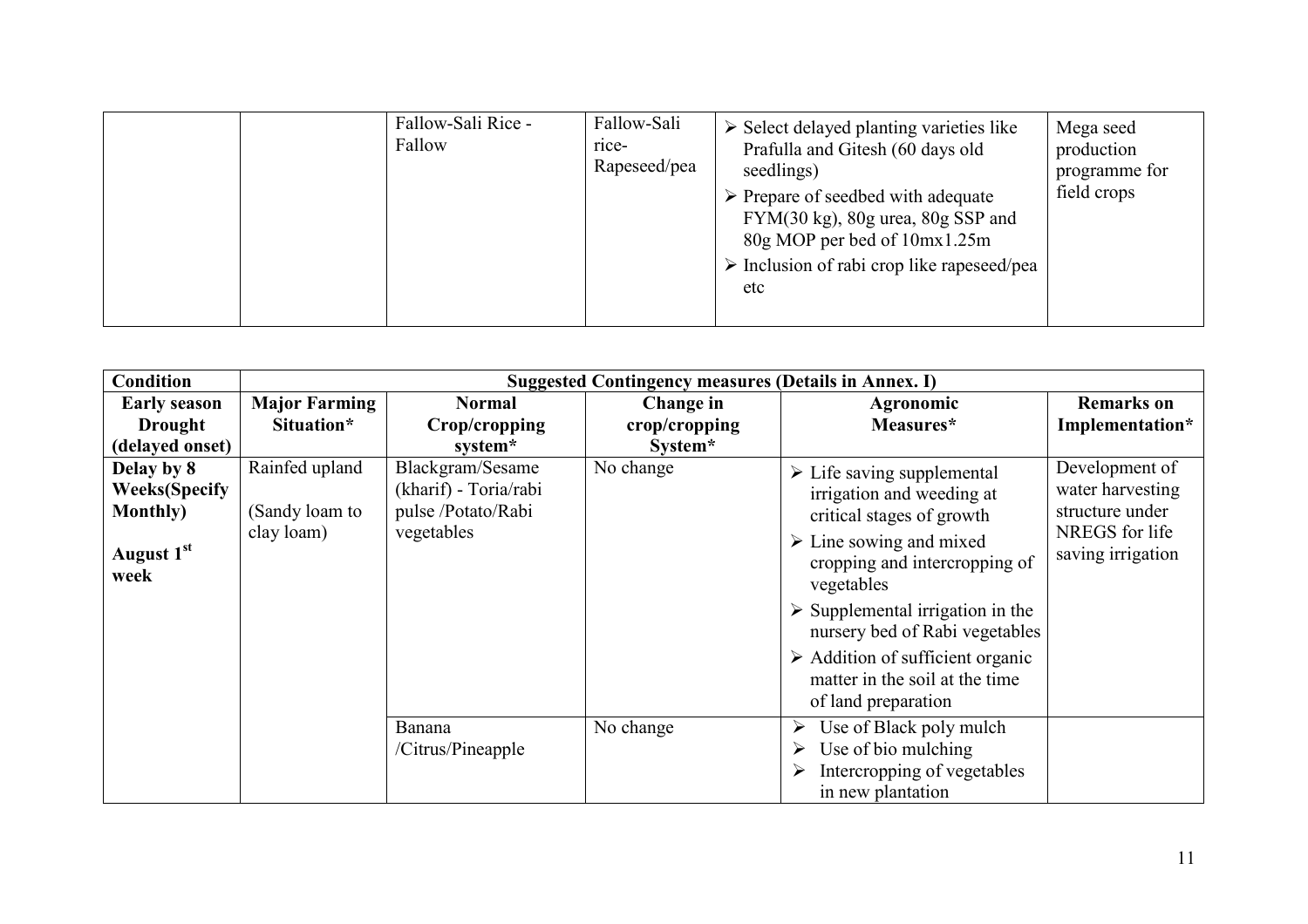| Rainfed<br>medium/medium<br>lowland<br>(Sandy loam to<br>clay loam) | Jute/Sali Rice-<br>Toria/Lentil/<br>Wheat/Potato/Rabi<br>vegetables | No change                         | $\triangleright$ Select delayed planting varieties<br>like Prafulla and Gitesh (60<br>days old seedlings)<br>Supplemental irrigation in<br>➤<br>the nursery bed of rice.<br>Close spacing, increase no.<br>➤<br>of seedlings per hill,<br>Development of rain water<br>➤<br>harvesting structure                | -Mega seed<br>production<br>programme for<br>field crops<br>-Development of<br>water harvesting<br>structure under<br>NREGS for life<br>saving irrigation |
|---------------------------------------------------------------------|---------------------------------------------------------------------|-----------------------------------|-----------------------------------------------------------------------------------------------------------------------------------------------------------------------------------------------------------------------------------------------------------------------------------------------------------------|-----------------------------------------------------------------------------------------------------------------------------------------------------------|
|                                                                     | Ahu rice -Fallow-Rabi<br>vegetable/potato/toria                     | No change                         | Growing of short duration<br>$\blacktriangleright$<br>ahu rice variety like Luit<br>Early sowing of rabi crop for<br>efficient utilization of<br>residual soil moisture.                                                                                                                                        |                                                                                                                                                           |
|                                                                     | Fallow-Sali Rice -<br>Fallow                                        | Fallow-Sali rice-<br>Rapeseed/pea | $\triangleright$ Select delayed planting varieties<br>like Prafulla and Gitesh (60<br>days old seedlings)<br>$\triangleright$ Prepare of seedbed with<br>adequate $FYM(30 kg)$ , $80g$<br>urea, 80g SSP and 80g MOP<br>per bed of 10mx1.25m<br>$\triangleright$ Inclusion of rabi crop like<br>rapeseed/pea etc | Mega seed<br>production<br>programme for<br>field crops<br>-Development of<br>water harvesting<br>structure under<br>NREGS for life<br>saving irrigation  |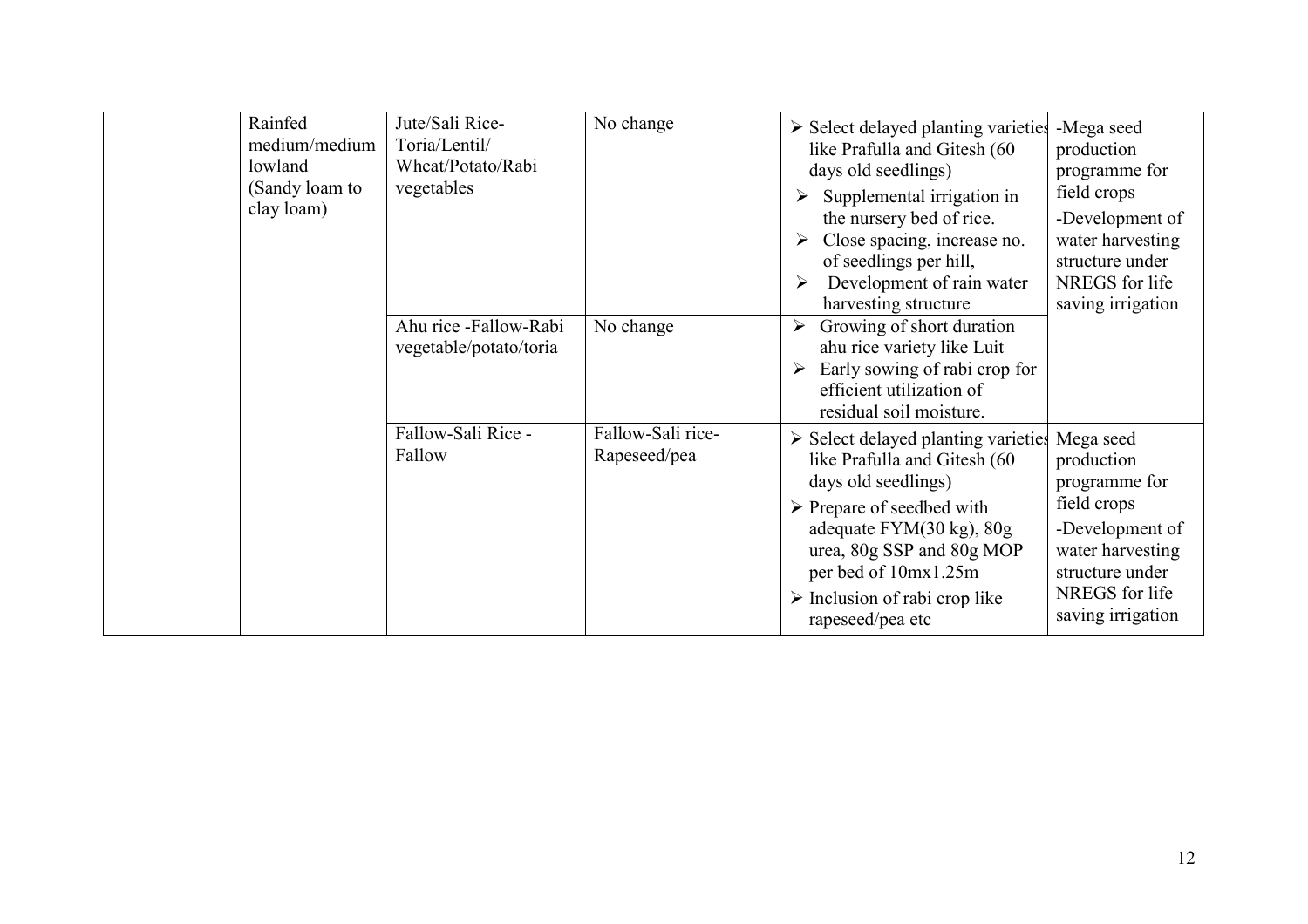| <b>Condition</b>                                                                                                                | <b>Suggested Contingency measures</b>                               |                                                                                                                    |                                       |                                                                                                                                                                                                                                    |                                                                               |
|---------------------------------------------------------------------------------------------------------------------------------|---------------------------------------------------------------------|--------------------------------------------------------------------------------------------------------------------|---------------------------------------|------------------------------------------------------------------------------------------------------------------------------------------------------------------------------------------------------------------------------------|-------------------------------------------------------------------------------|
| <b>Early season</b><br>drought<br>(Normal onset                                                                                 | <b>Major Farming</b><br>situation <sup>a</sup>                      | <b>Normal Crop/cropping</b><br>system <sup>b</sup>                                                                 | Crop<br>management                    | Soil nutrient & moisture<br>conservation measures <sup>d</sup>                                                                                                                                                                     | <b>Remarks</b> on<br>Implementation <sup>e</sup>                              |
| <b>Normal onset</b><br>followed by 15-20<br>days dry spell<br>after sowing<br>leading to poor<br>germination/crop<br>stand etc. | Rainfed upland<br>(Sandy loam to<br>clay loam)                      | Summer vegetables/<br>Blackgram/Sesame<br>(kharif) - Toria/<br>/Potato/Rabi vegetables<br>Banana /citrus/pileapple | Gap filling and<br>resowing<br>$-do-$ | Vegetables which are at<br>maturity stage<br>supplement irrigation and<br>harvesting be at<br>physiological maturity<br>stage<br>Mulching, Conservation<br>furrows<br>Use of black poly mulch<br>Mulching, Conservation<br>furrows | Community bund on<br>tributaries for diversion of<br>water flow to crop field |
|                                                                                                                                 |                                                                     |                                                                                                                    |                                       | Intercropping of vegetables<br>in new plantation                                                                                                                                                                                   |                                                                               |
|                                                                                                                                 | Rainfed<br>medium/medium<br>lowland<br>(Sandy loam to<br>clay loam) | Jute/Sali Rice-<br>Toria/Lentil/<br>Wheat/Potato/Rabi<br>vegetables                                                | $-do-$                                | Green manuring practice<br>during summer<br>Prepare dry, well bunded,<br>flat seedbed with<br>adequate FYM(30 kg),<br>80g urea, 80g SSP and<br>80 <sub>g</sub>                                                                     |                                                                               |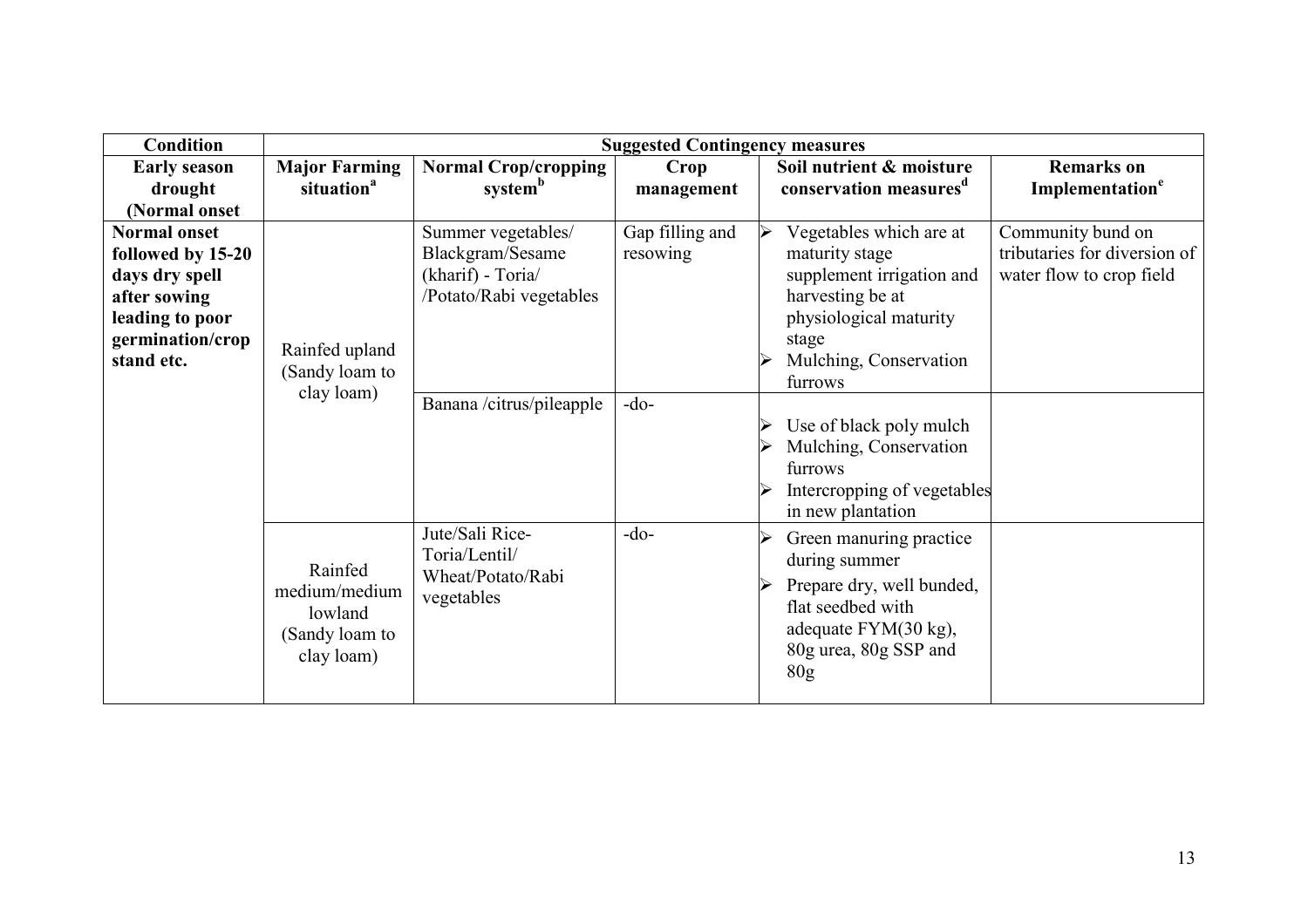|  | Ahu rice -Fallow-Rabi<br>vegetable/potato/toria | $-do-$                            | Application of sufficient<br>quantity of FYM or<br>compost in the nursery<br>bed and main field<br>Urgent irrigation,<br>Weeding, Thinning of<br>population                                           |  |
|--|-------------------------------------------------|-----------------------------------|-------------------------------------------------------------------------------------------------------------------------------------------------------------------------------------------------------|--|
|  | Fallow-Sali Rice -<br>Fallow                    | Fallow-Sali rice-<br>Rapeseed/pea | Application of sufficient<br>quantity of FYM or<br>compost in the nursery<br>bed and main field.<br>Where germination is<br>severely affected, re-<br>sowing of rice seed may<br>also be recommended. |  |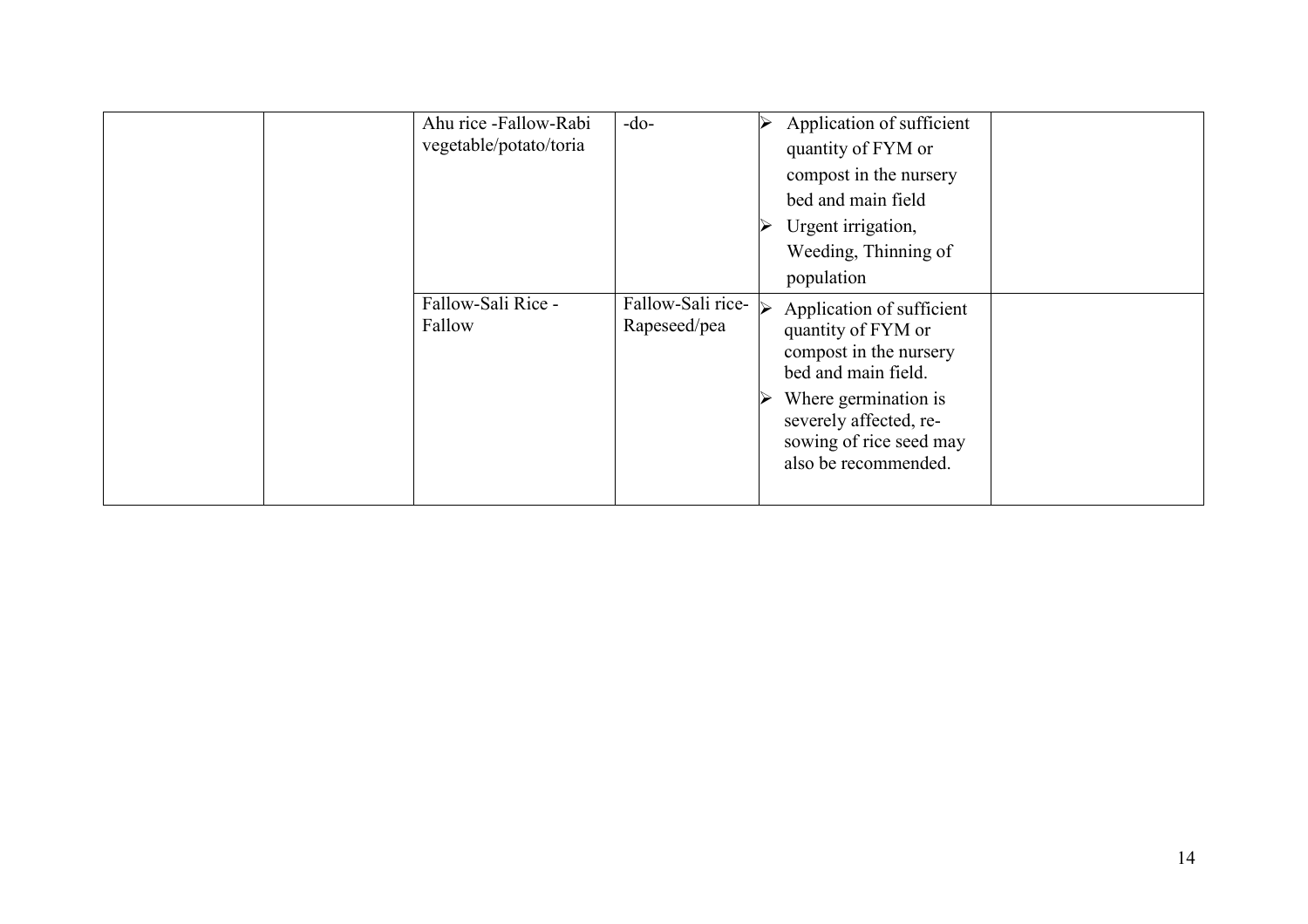| <b>Condition</b>                                                                                              |                                                                     |                                                                                        |                                                                                                                       | <b>Suggested Contingency measures</b>                                                                                                                                                                                                                                                                         |                                                                                     |
|---------------------------------------------------------------------------------------------------------------|---------------------------------------------------------------------|----------------------------------------------------------------------------------------|-----------------------------------------------------------------------------------------------------------------------|---------------------------------------------------------------------------------------------------------------------------------------------------------------------------------------------------------------------------------------------------------------------------------------------------------------|-------------------------------------------------------------------------------------|
| <b>Early season</b><br>drought<br>(Normal onset                                                               | <b>Major Farming</b><br>situation <sup>a</sup>                      | Crop/cropping<br>system <sup>b</sup>                                                   | Crop<br>management                                                                                                    | Soil nutrient & moisture<br>conservation measures <sup>d</sup>                                                                                                                                                                                                                                                | <b>Remarks</b> on<br>Implementation <sup>e</sup>                                    |
| <b>Mid season</b><br>drought (long<br>dry spell,<br>consecutive 2<br>weeks rainless<br>$(>2.5$ mm)<br>period) | Rainfed upland<br>(Sandy loam to<br>clay loam)                      | Summer vegetables/<br>Blackgram/Sesame<br>(kharif) - Toria/<br>/Potato/Rabi vegetables | Life saving<br>$\blacktriangleright$<br>supplement<br>al irrigation<br>Weeding at<br>critical<br>stages of<br>growth. | Application of sufficient quantity of<br>FYM or compost in the main field.<br>Top dressing of additional quantity<br>of K fertilizer in rice.<br>Mulching, Conservation furrows                                                                                                                               | Community bund<br>on tributaries for<br>diversion of<br>water flow to<br>crop field |
| At vegetative<br>stage                                                                                        |                                                                     | Banana/citrus/pineapple $\triangleright$                                               | Life saving<br>supplement<br>al irrigation                                                                            | Mulching, Conservation furrows<br>Intercropping of vegetables in new<br>plantation<br>Drip irrigation                                                                                                                                                                                                         |                                                                                     |
|                                                                                                               | Rainfed<br>medium/medium<br>lowland<br>(Sandy loam to<br>clay loam) | Jute/Sali Rice-<br>Toria/Lentil/<br>Wheat/Potato/Rabi<br>vegetables                    | Weeding at<br>critical stages<br>of growth                                                                            | Green manuring practice during<br>summer<br>Prepare dry, well bunded, flat<br>seedbed with adequate FYM(30 kg),<br>Spraying of 2% KCL solution on<br>leaves of rice<br>Top dressing of additional quantity<br>of K fertilizer in rice<br>Application of insecticides against<br>thrips in nursery bed of rice |                                                                                     |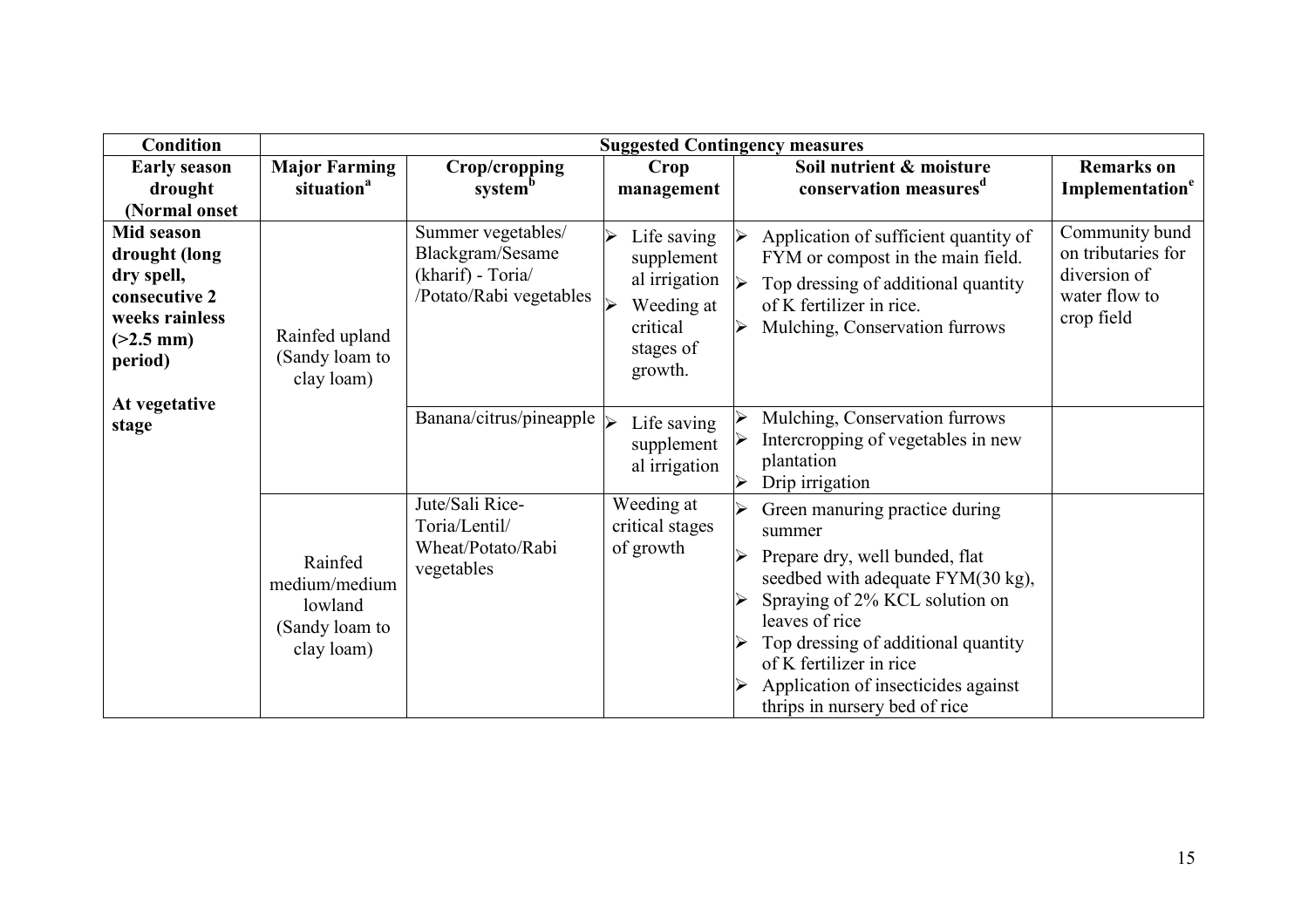| Ahu rice -Fallow-Rabi<br>vegetable/potato/toria | Application of sufficient quantity of<br>FYM or compost in the nursery bed<br>and main field<br>Urgent irrigation, Weeding, Thinning<br>of population<br>Spraying of 2% KCL solution on<br>leaves of rice if and when drought<br>appears<br>Top dressing of additional quantity                                                                                                                                                                   |  |
|-------------------------------------------------|---------------------------------------------------------------------------------------------------------------------------------------------------------------------------------------------------------------------------------------------------------------------------------------------------------------------------------------------------------------------------------------------------------------------------------------------------|--|
|                                                 | of K fertilizer in rice                                                                                                                                                                                                                                                                                                                                                                                                                           |  |
| Fallow-Sali Rice -<br>Fallow                    | Top dressing of additional quantities<br>of MOP $\omega$ 37.5 kg/ha and<br>incorporation is recommended in rice<br>Spraying of 2% KCL solution on<br>leaves of rice<br>Top dressing of urea may be delayed<br>upto heading stage of rice if drought<br>prevails at the stages of top dressing<br>Life saving supplemental irrigation at<br>critical stages of crop growth<br>Application of insecticides against<br>thrips in nursery bed of rice |  |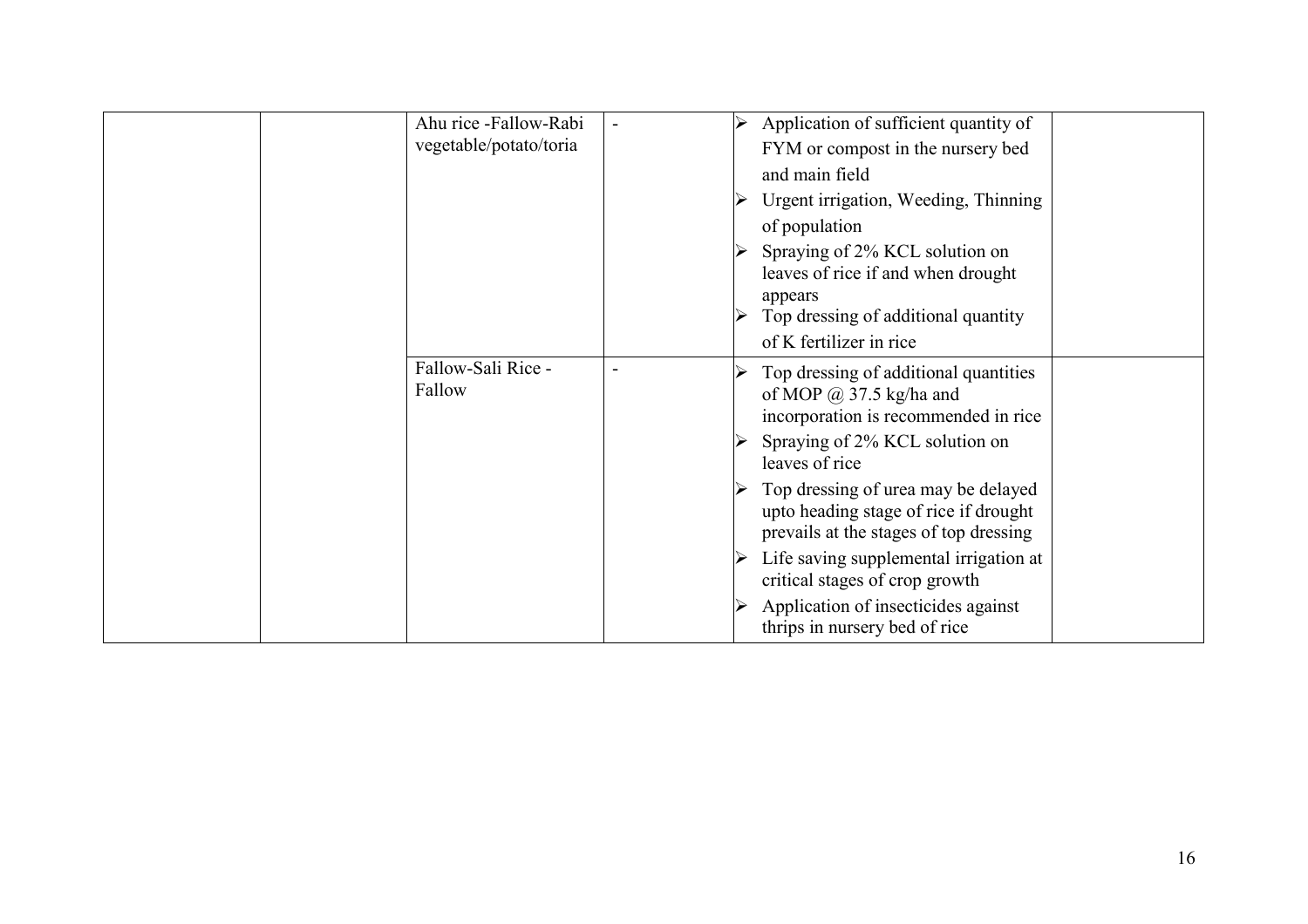| <b>Condition</b>                                                      |                                                |                                                                                                  | <b>Suggested Contingency measures</b>                                                        |                                                                                                                                                                                                                                                                                                                                 |                                                                                  |
|-----------------------------------------------------------------------|------------------------------------------------|--------------------------------------------------------------------------------------------------|----------------------------------------------------------------------------------------------|---------------------------------------------------------------------------------------------------------------------------------------------------------------------------------------------------------------------------------------------------------------------------------------------------------------------------------|----------------------------------------------------------------------------------|
| <b>Early season</b><br>drought<br>(Normal onset                       | <b>Major Farming</b><br>situation <sup>a</sup> | Crop/cropping system <sup>b</sup>                                                                | Crop<br>management                                                                           | Soil nutrient & moisture<br>conservation measures <sup>d</sup>                                                                                                                                                                                                                                                                  | <b>Remarks</b> on<br><b>Implementation<sup>e</sup></b>                           |
| Mid season<br>drought (long dry<br>spell)<br>At reproductive<br>stage | Rainfed upland<br>(Sandy loam to<br>clay loam) | Summer vegetables/<br>Blackgram/Sesame<br>(kharif) - Toria/<br>/Potato/Rabi vegetables<br>Banana | Life saving<br>↘<br>supplemental<br>irrigation<br>Harvesting at<br>physiological<br>maturity | Life saving supplemental<br>irrigation<br>Weeding at critical stages of<br>growth.<br>$\blacktriangleright$<br>Application of sufficient<br>quantity of FYM or compost in<br>the main field.<br>Top dressing of additional<br>quantity of K fertilizer in rice.<br>Mulching, Conservation<br>furrows<br>Use of black poly mulch | Community bund<br>on tributaries for<br>diversion of water<br>flow to crop field |
|                                                                       |                                                | /pineapple/citrus                                                                                |                                                                                              | Mulching, Conservation<br>furrows<br>Intercropping of vegetables in<br>new plantation<br>Drip irrigation                                                                                                                                                                                                                        |                                                                                  |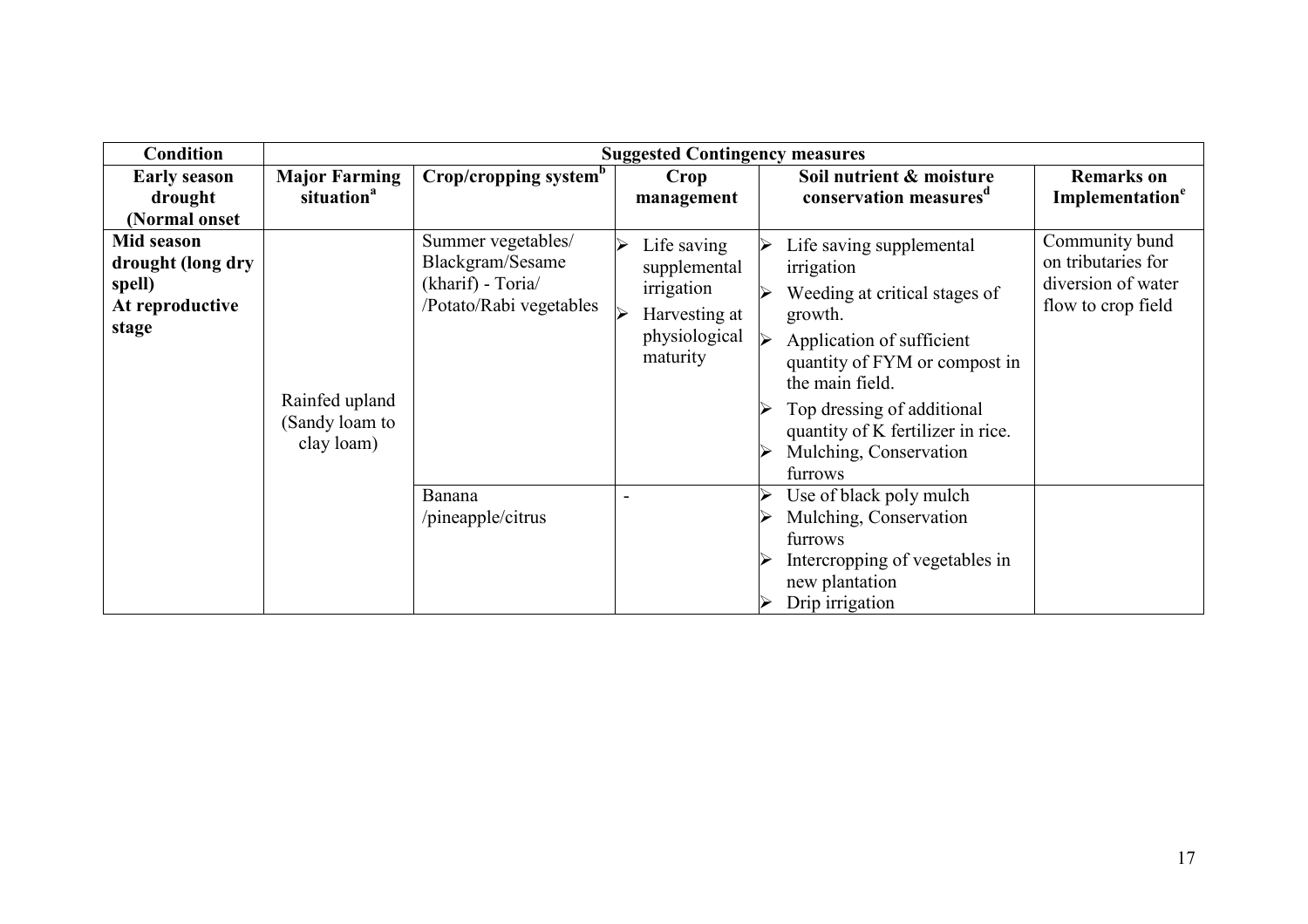| Rainfed<br>medium/medium                | Jute/Sali Rice-<br>Toria/Lentil/<br>Wheat/Potato/Rabi<br>vegetables | Green manuring practice during<br>summer<br>Prepare dry, well bunded, flat<br>seedbed with adequate FYM(30<br>$kg$ ), $80g$ urea, $80g$ SSP and $80g$<br>Spraying of 2% KCL solution<br>on leaves of rice if and when<br>drought appears<br>Top dressing of additional<br>quantity of K fertilizer in rice |
|-----------------------------------------|---------------------------------------------------------------------|------------------------------------------------------------------------------------------------------------------------------------------------------------------------------------------------------------------------------------------------------------------------------------------------------------|
| lowland<br>(Sandy loam to<br>clay loam) | Ahu rice -Fallow-Rabi<br>vegetable/potato/toria                     | Application of sufficient<br>quantity of FYM or compost in<br>the nursery bed and main field<br>Urgent irrigation, Weeding,<br>Thinning of population<br>Spraying of 2% KCL solution<br>on leaves of rice if and when<br>drought appears<br>Top dressing of additional<br>quantity of K fertilizer in rice |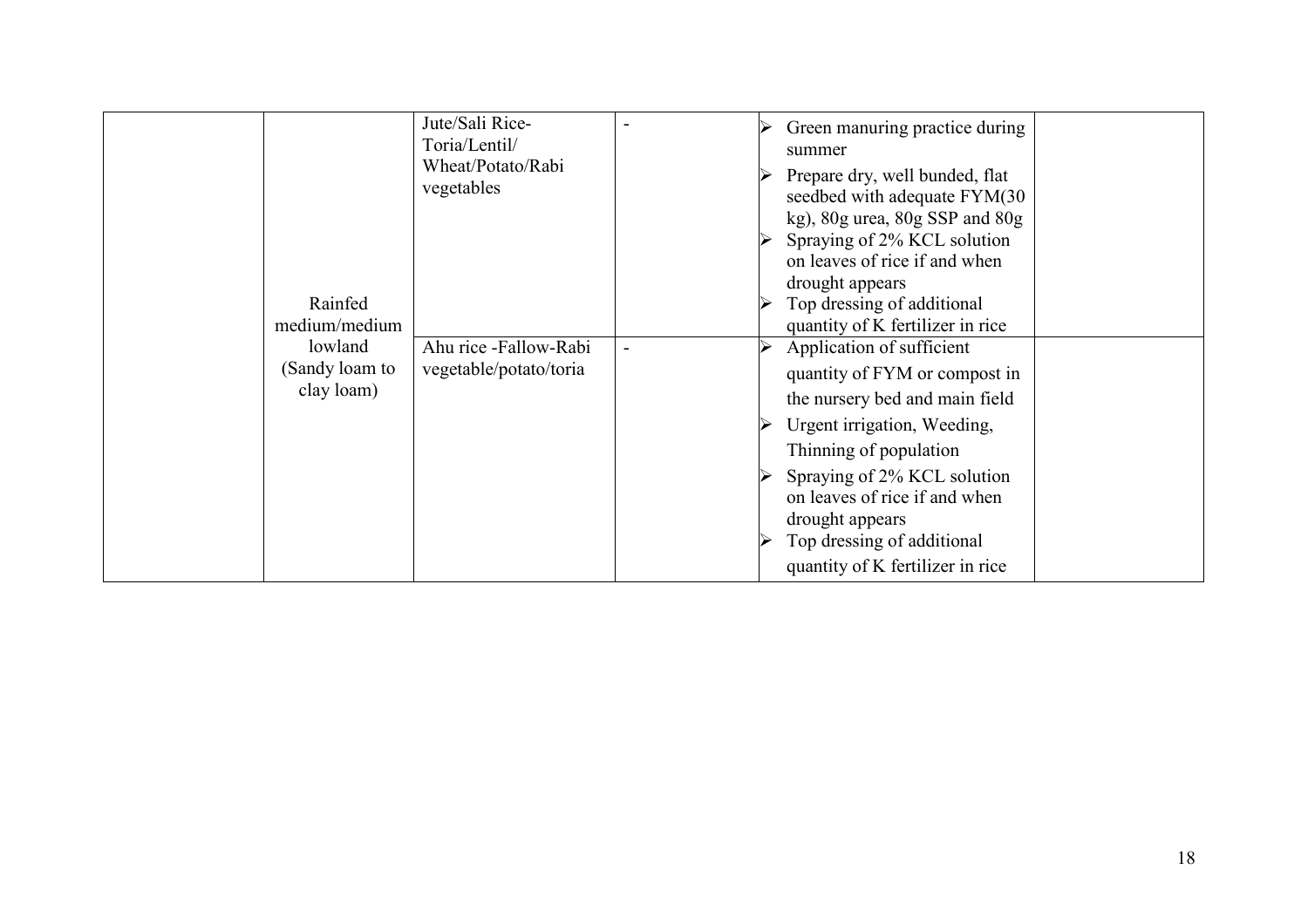| Fallow-Sali Rice -<br>Fallow                       | Fallow-Sali rice- $\vert\mathbf{\rangle}$<br>Rapeseed/pea | Top dressing of additional<br>quantities of MOP $@37.5$<br>kg/ha and incorporation is<br>recommended in rice<br>Spraying of 2% KCL solution<br>on leaves of rice if and when<br>drought appears.<br>Top dressing of urea may be<br>delayed upto heading stage of<br>rice if drought prevails at the<br>stages of top dressing<br>Life saving supplemental<br>irrigation at critical stages of<br>crop growth |  |
|----------------------------------------------------|-----------------------------------------------------------|--------------------------------------------------------------------------------------------------------------------------------------------------------------------------------------------------------------------------------------------------------------------------------------------------------------------------------------------------------------------------------------------------------------|--|
| Ahu rice-Fallow-<br>Toria/Potato/rabi<br>vegetable |                                                           | Green manuring practice during<br>summer<br>Application of sufficient<br>quantity of FYM or compost in<br>the nursery bed and main field.                                                                                                                                                                                                                                                                    |  |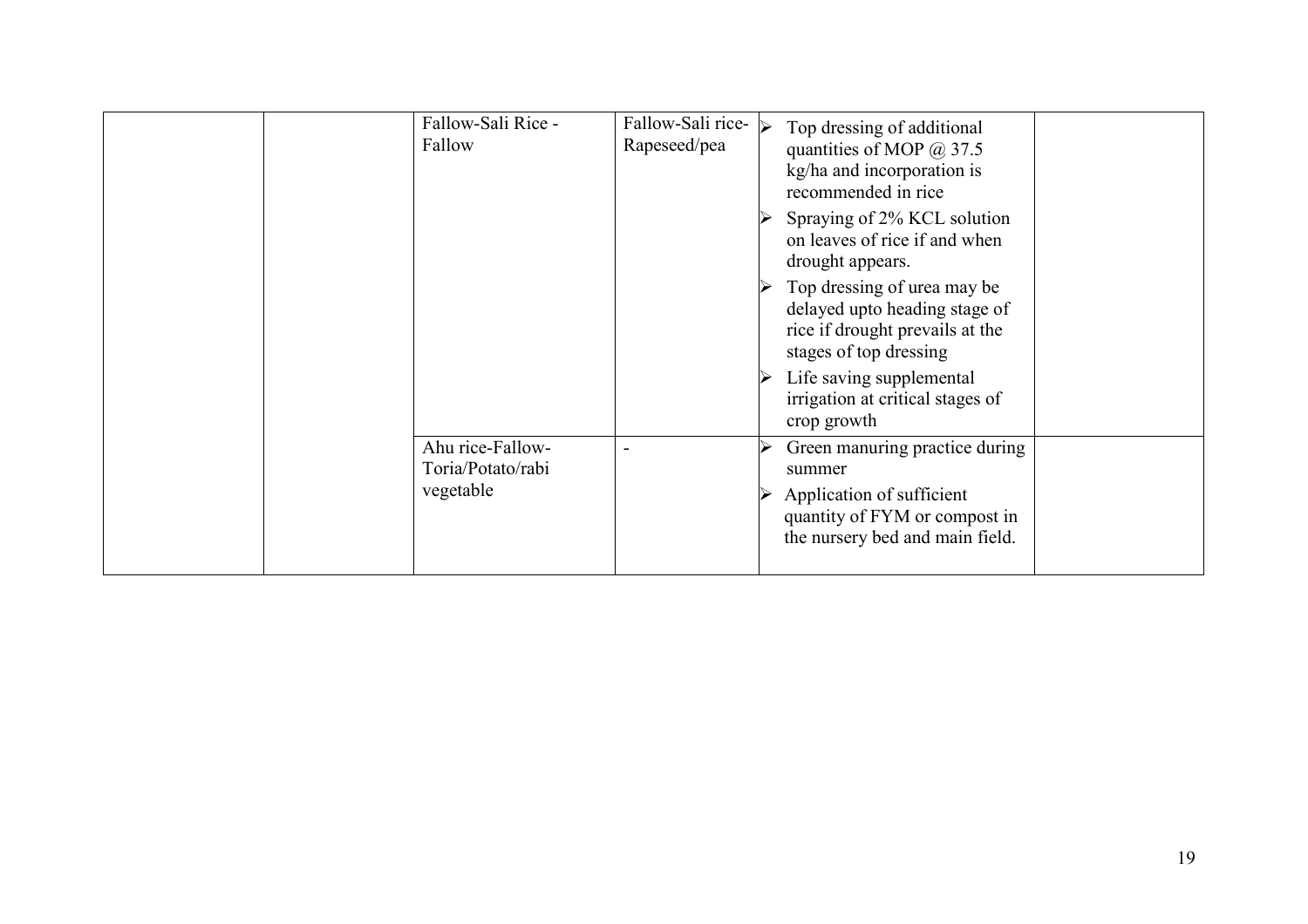| <b>Condition</b> | <b>Suggested Contingency measures</b>                 |                                                                                           |                                                                    |                                                                                                                                                                                                                            |                   |  |
|------------------|-------------------------------------------------------|-------------------------------------------------------------------------------------------|--------------------------------------------------------------------|----------------------------------------------------------------------------------------------------------------------------------------------------------------------------------------------------------------------------|-------------------|--|
| <b>Terminal</b>  | <b>Major Farming</b>                                  | Crop/cropping                                                                             | Crop management                                                    | Rabi crop planning                                                                                                                                                                                                         | <b>Remarks</b> on |  |
| drought          | situation                                             | system                                                                                    |                                                                    |                                                                                                                                                                                                                            | Implementation    |  |
|                  | Rainfed upland<br>(Sandy loam to<br>clay loam)        | Summer vegetables/<br>Blackgram/Sesame<br>(kharif) - Toria/<br>/Potato/Rabi<br>vegetables | Summer vegetable-<br>Green manuring-rabi<br>vegetable/toria/potato | Application of sufficient quantity<br>of FYM or compost in the main<br>field.<br>Early rabi cropping<br>Growing of rabi field crops like<br>toria, lentil, wheat in time with<br>presowing irrigation if required          |                   |  |
|                  |                                                       | Banana<br>/citrus/pineapple                                                               |                                                                    | Mulching, Conservation furrows<br>Intercropping with rabi vegetables in<br>new plantation<br>Drip irrigation                                                                                                               |                   |  |
|                  |                                                       | Jute/Sali Rice-<br>Toria/Lentil/<br>Wheat/Potato/Rabi<br>vegetables                       |                                                                    | Growing of rabi vegetables like<br>➤<br>Cabbage, Cauliflower, Knolkhol,<br>Tomato, Brinjal, Pea, Carrot etc.<br>Growing of rabi field crops like<br>toria, lentil, wheat in time with<br>presowing irrigation if required. |                   |  |
|                  | Rainfed<br>medium/medium<br>lowland<br>(Sandy loam to | Ahu rice -Fallow-<br>Rabi<br>vegetable/potato/toria                                       |                                                                    | Application of sufficient quantity<br>of FYM or compost in the nursery<br>bed and main field                                                                                                                               |                   |  |
|                  | clay loam)                                            | Fallow-Sali Rice -<br>Fallow                                                              | Fallow-Sali rice-<br>Rapeseed/pea                                  | Growing of rabi vegetables like<br>➤<br>Cabbage, Cauliflower, Knolkhol,<br>Tomato, Brinjal, Pea, Carrot etc.<br>Growing of rabi field crops like<br>toria, lentil, wheat in time with<br>presowing irrigation if required. |                   |  |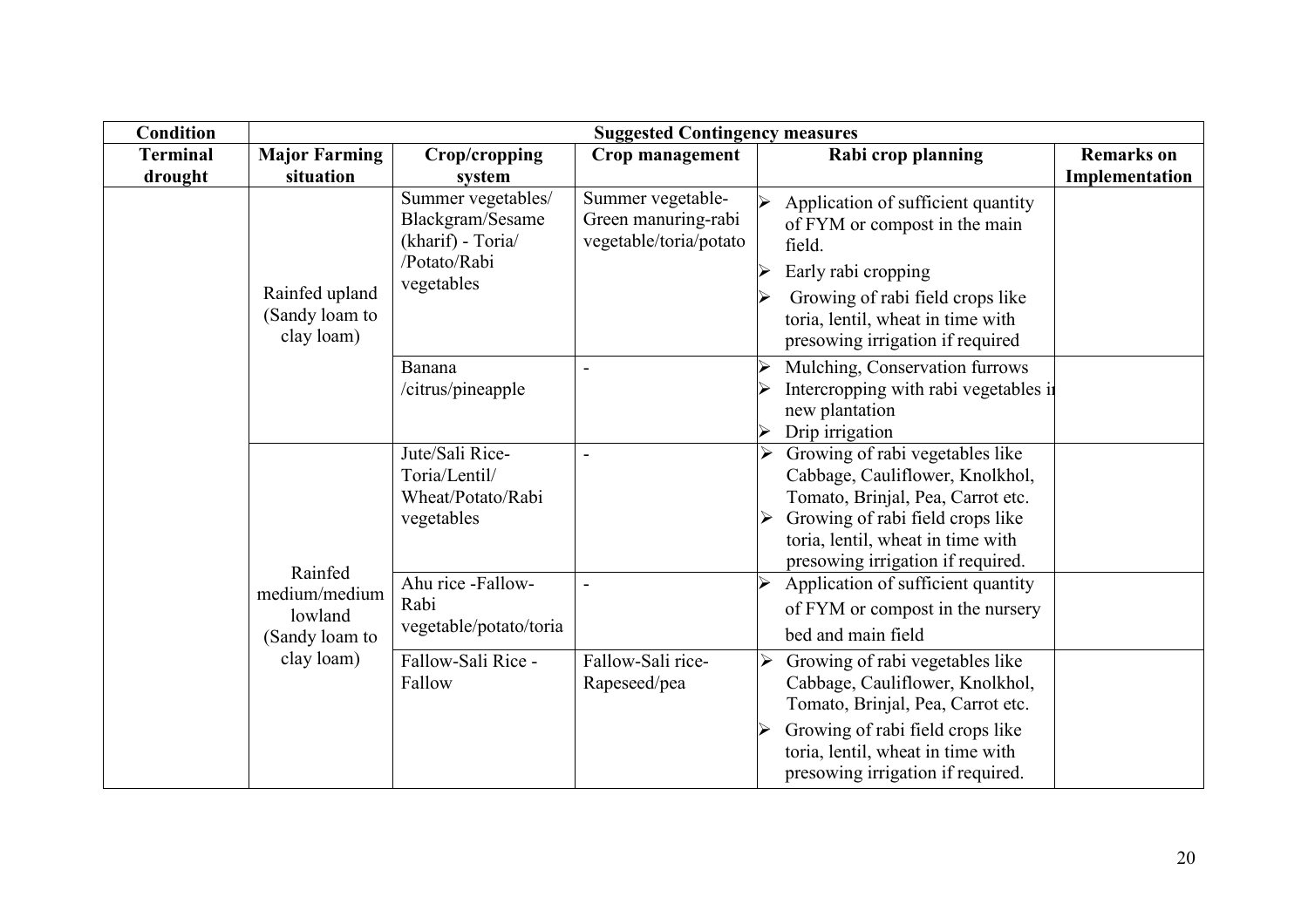#### 2.1.2 Drought - Irrigated situation

As the source of irrigation is basically STW and there is no any report on ground water depletion in the district; hence the question of draught- irrigated situation does not arise.

Some other situations like pre monsoon flood and hailstorm often experienced for which contingency plans are necessary and mentioned under 2.2.3

| <b>Condition</b>    |                        |                             |                         | <b>Suggested Contingency measures</b> |                             |
|---------------------|------------------------|-----------------------------|-------------------------|---------------------------------------|-----------------------------|
|                     | <b>Major Farming</b>   | <b>Normal Crop/cropping</b> | Change in crop/cropping | Agronomic measures'                   | <b>Remarks</b> on           |
|                     | situation <sup>1</sup> | system <sup>g</sup>         | system <sup>n</sup>     |                                       | Implementation <sup>J</sup> |
| Delayed release of  | Not applicable         |                             |                         |                                       |                             |
| water in canals     |                        |                             |                         |                                       |                             |
| due to low rainfall |                        |                             |                         |                                       |                             |
|                     |                        |                             |                         |                                       |                             |
|                     |                        |                             |                         |                                       |                             |
|                     |                        |                             |                         |                                       |                             |

| Condition           |                        |                             | <b>Suggested Contingency measures</b> |                    |                             |  |  |  |
|---------------------|------------------------|-----------------------------|---------------------------------------|--------------------|-----------------------------|--|--|--|
|                     | <b>Major Farming</b>   | <b>Normal Crop/cropping</b> | Change in crop/cropping               | Agronomic measures | Remarks on                  |  |  |  |
|                     | situation <sup>1</sup> | system <sup>g</sup>         | system"                               |                    | Implementation <sup>1</sup> |  |  |  |
| Limited release of  | Not applicable         |                             |                                       |                    |                             |  |  |  |
| water in canals     |                        |                             |                                       |                    |                             |  |  |  |
| due to low rainfall |                        |                             |                                       |                    |                             |  |  |  |

| <b>Condition</b> |                                                |                                                    | <b>Suggested Contingency measures</b> |                     |                                                  |  |  |  |
|------------------|------------------------------------------------|----------------------------------------------------|---------------------------------------|---------------------|--------------------------------------------------|--|--|--|
|                  | <b>Major Farming</b><br>situation <sup>1</sup> | <b>Normal Crop/cropping</b><br>system <sup>g</sup> | Change in crop/cropping<br>system"    | Agronomic measures' | <b>Remarks</b> on<br>Implementation <sup>J</sup> |  |  |  |
| Non release of   | NA                                             |                                                    |                                       |                     |                                                  |  |  |  |
| water in canals  |                                                |                                                    |                                       |                     |                                                  |  |  |  |
| under delayed    |                                                |                                                    |                                       |                     |                                                  |  |  |  |
| onset of monsoon |                                                |                                                    |                                       |                     |                                                  |  |  |  |
| in catchment     |                                                |                                                    |                                       |                     |                                                  |  |  |  |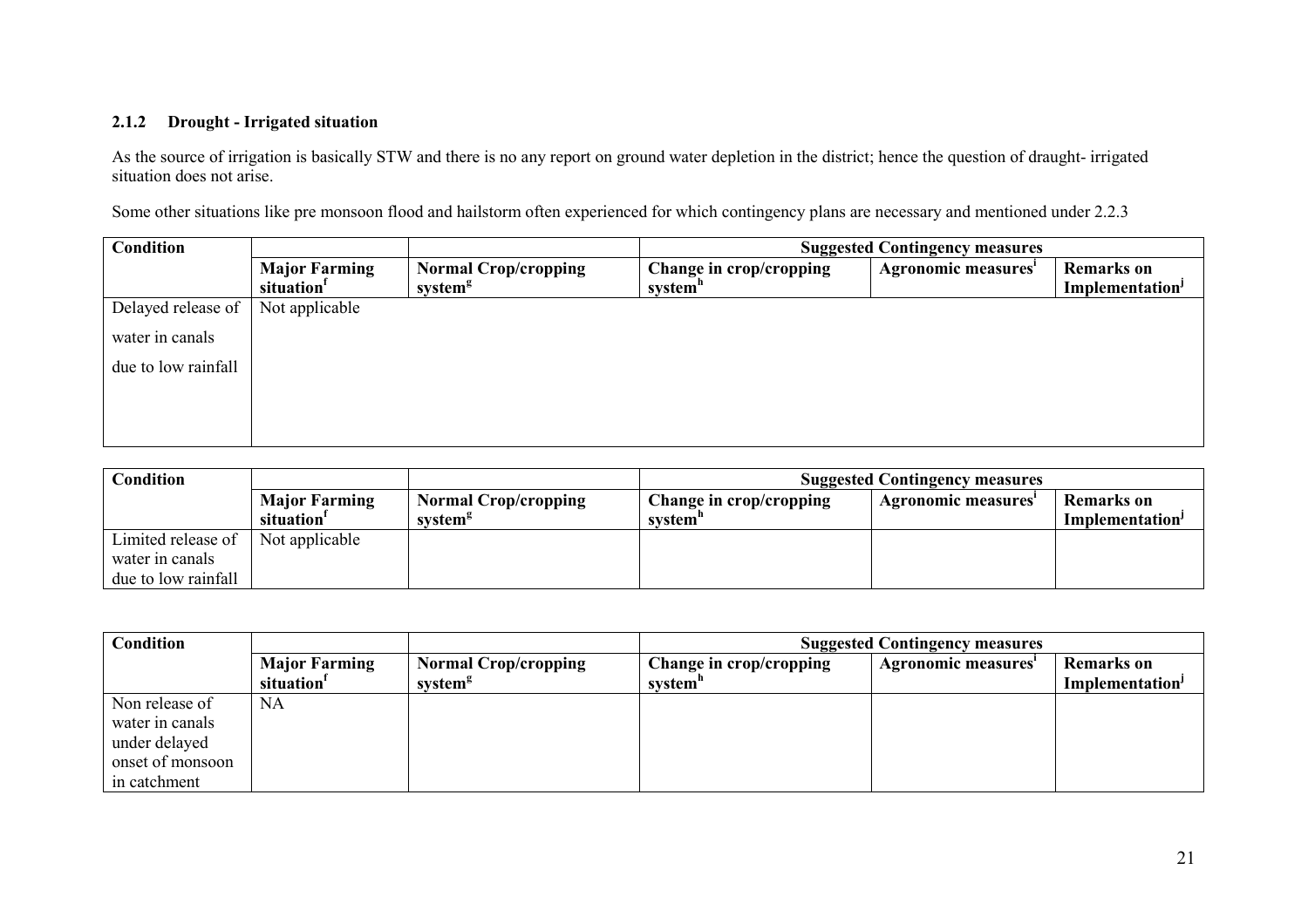| <b>Condition</b>  |                                                |                                                    | <b>Suggested Contingency measures</b>          |                     |                                                         |  |  |  |
|-------------------|------------------------------------------------|----------------------------------------------------|------------------------------------------------|---------------------|---------------------------------------------------------|--|--|--|
|                   | <b>Major Farming</b><br>situation <sup>1</sup> | <b>Normal Crop/cropping</b><br>system <sup>g</sup> | Change in crop/cropping<br>system <sup>n</sup> | Agronomic measures' | <b>Remarks</b> on<br><b>Implementation</b> <sup>J</sup> |  |  |  |
| Lack of inflows   | NA.                                            |                                                    | NA.                                            |                     |                                                         |  |  |  |
| into tanks due to |                                                |                                                    |                                                |                     |                                                         |  |  |  |
| insufficient      |                                                |                                                    |                                                |                     |                                                         |  |  |  |
| /delayed onset of |                                                |                                                    |                                                |                     |                                                         |  |  |  |
| monsoon           |                                                |                                                    |                                                |                     |                                                         |  |  |  |
| Insufficiency of  | <b>NA</b>                                      |                                                    |                                                |                     |                                                         |  |  |  |
| surface water for |                                                |                                                    |                                                |                     |                                                         |  |  |  |
| irrigation        |                                                |                                                    |                                                |                     |                                                         |  |  |  |

| Condition            |                        | <b>Suggested Contingency measures</b> |                              |                      |                             |  |  |  |  |
|----------------------|------------------------|---------------------------------------|------------------------------|----------------------|-----------------------------|--|--|--|--|
| Insufficient /       | <b>Major Farming</b>   | Crop/cropping                         | Change in crop/              | Agronomic            | <b>Remarks</b> on           |  |  |  |  |
| <b>Delayed onset</b> | situation <sup>s</sup> | system <sup>g</sup>                   | Cropping System <sup>h</sup> | Measure <sup>1</sup> | Implementation <sup>J</sup> |  |  |  |  |
| of monsoon           |                        |                                       |                              |                      |                             |  |  |  |  |
|                      |                        |                                       |                              |                      |                             |  |  |  |  |
| <b>Insufficient</b>  |                        |                                       | <b>NA</b>                    |                      |                             |  |  |  |  |
| groundwater          |                        |                                       |                              |                      |                             |  |  |  |  |
| Recharge due to      |                        |                                       |                              |                      |                             |  |  |  |  |
| low rainfall         |                        |                                       |                              |                      |                             |  |  |  |  |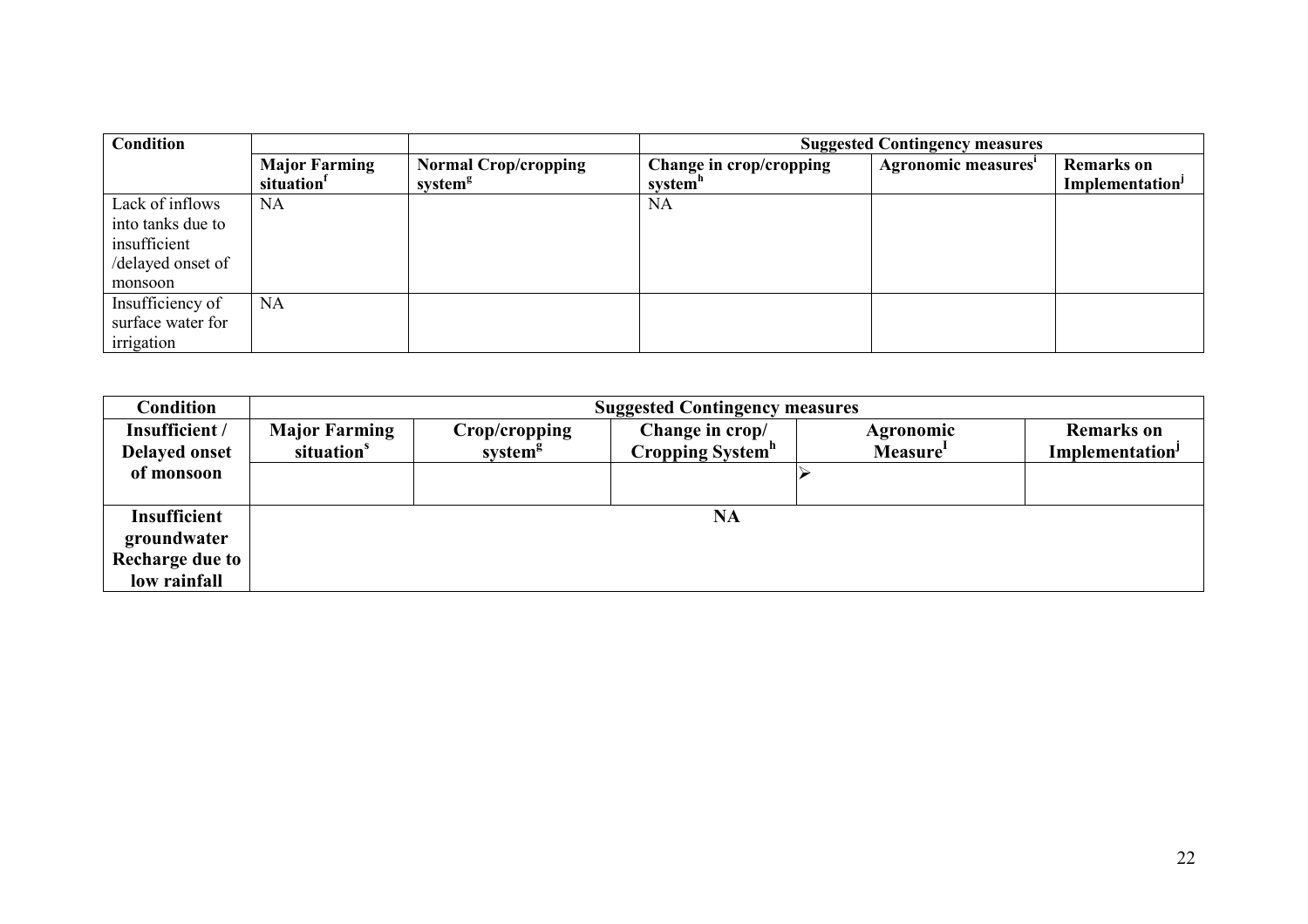|  |  |  |  |  | 2.2 Unusual rains (untimely, unseasonable etc) (for both rainfed and irrigated situations) |
|--|--|--|--|--|--------------------------------------------------------------------------------------------|
|  |  |  |  |  |                                                                                            |

| <b>Condition</b>            | <b>Suggested contingency measure</b>                                |                  |                                                                                                                                          |                                             |  |  |  |
|-----------------------------|---------------------------------------------------------------------|------------------|------------------------------------------------------------------------------------------------------------------------------------------|---------------------------------------------|--|--|--|
| Continuous high rainfall in | Vegetative stage <sup>k</sup>                                       | Flowering stage  | Crop maturity stage $m$                                                                                                                  | Post harvest <sup>n</sup>                   |  |  |  |
| a short span leading to     |                                                                     |                  |                                                                                                                                          |                                             |  |  |  |
| water logging               |                                                                     |                  |                                                                                                                                          |                                             |  |  |  |
| Sali paddy                  | Clearing of water ways by<br>destroying waterhyacinth and<br>ipomia | Drainage and PP* | Harvest at physiological<br>maturity stage                                                                                               | Development<br>Community<br>threshing floor |  |  |  |
| Ahu paddy                   | Clearing of water ways by<br>destroying waterhyacinth and<br>ipomia | Drainage and PP* | Spraying of Diquat<br>$0.05\%$ or Praquat $0.1\%$<br>or Common salt 10% at<br>earhead @ 1000 lts.ha<br>20 days after $50\%$<br>flowering | Development<br>Community<br>threshing floor |  |  |  |
| Summer rice                 | Clearing of water ways by<br>destroying waterhyacinth and<br>ipomia | Drainage and PP* | Spraying of Diquat<br>$0.05\%$ or Praquat $0.1\%$<br>or Common salt 10% at<br>earhead @ 1000 lts.ha<br>20 days after 50%<br>flowering    | Development<br>Community<br>threshing floor |  |  |  |
| Toria                       | Drainage                                                            | Drainage and PP* | Drainage                                                                                                                                 | Development<br>Community<br>threshing floor |  |  |  |
| Sesamun                     | Drainage                                                            | Drainage         | Drainage                                                                                                                                 | Development<br>Community<br>threshing floor |  |  |  |
| Horticulture                |                                                                     |                  |                                                                                                                                          |                                             |  |  |  |
| Banana                      | Drainage                                                            | Drainage         | Drainage                                                                                                                                 |                                             |  |  |  |
| Assam lemon                 | Drainage                                                            | Drainage         | Drainage                                                                                                                                 |                                             |  |  |  |
| Coconut/ Arecanut           | Drainage                                                            | Drainage         | Drainage                                                                                                                                 |                                             |  |  |  |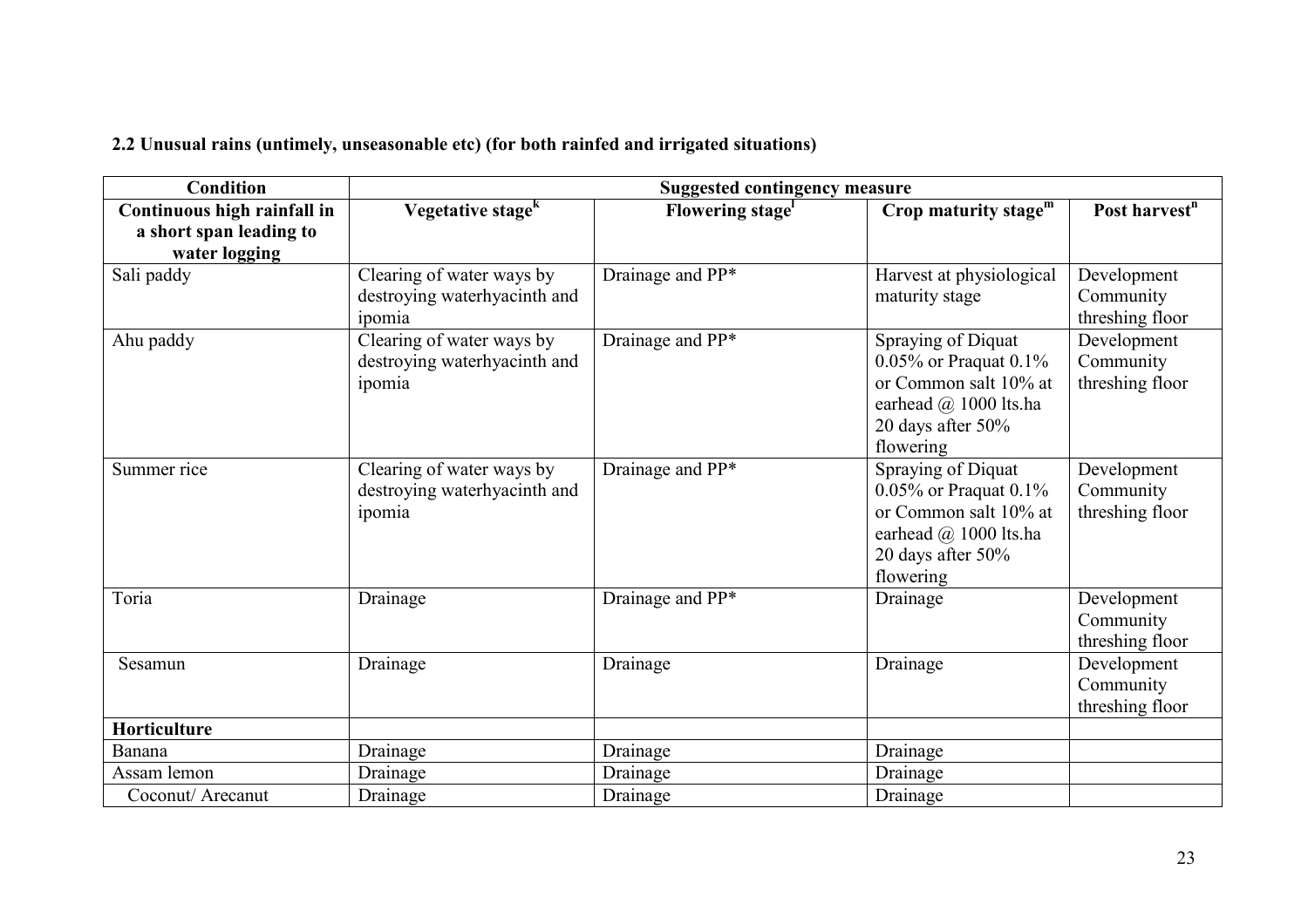| Kharif vegetables                                        | Drainage        | Drainage                 |                         | Drainage             |                |
|----------------------------------------------------------|-----------------|--------------------------|-------------------------|----------------------|----------------|
| Rabi vegetables                                          | <b>Drainage</b> | <b>Drainage</b>          |                         | <b>Drainage</b>      |                |
| Heavy rainfall with high                                 |                 |                          |                         |                      |                |
| speed winds a short span <sup>2</sup>                    |                 |                          |                         |                      |                |
| Sali paddy                                               | K application   | $\overline{\phantom{0}}$ |                         | -                    |                |
| Ahu paddy                                                | K application   | $\overline{\phantom{a}}$ |                         | $\blacksquare$       |                |
| Summer rice                                              | K application   | $\overline{\phantom{a}}$ |                         | -                    |                |
| Toria                                                    | K application   | $\overline{\phantom{a}}$ |                         | -                    |                |
| Sesamun                                                  | K application   |                          |                         |                      |                |
| Horticulture                                             |                 |                          |                         |                      |                |
| Banana                                                   |                 | Drainage and<br>staking  | Drainage and<br>staking | Drainage and staking |                |
| sam lemon                                                |                 | Drainage                 | Drainage                | Drainage             | $\blacksquare$ |
| Coconut/ Arecanut                                        |                 | Drainage                 | Drainage                | Drainage             |                |
| Kharif vegetables                                        |                 | Drainage                 | Drainage                | Drainage             |                |
| Rabi vegetables                                          |                 | Drainage                 | Drainage                | Drainage             | $\blacksquare$ |
| Outbreak of pests and diseases due to unseasonable rains |                 |                          |                         |                      |                |
| Sali paddy                                               |                 | pp*                      | pp*                     | pp*                  |                |
| Ahu paddy                                                |                 | pp*                      | pp*                     | pp*                  |                |
| Summer rice                                              |                 | pp*                      | pp*                     | pp*                  |                |
| Toria                                                    |                 | pp*                      | PP*                     | pp*                  |                |
| Sesamun                                                  |                 | pp*                      | pp*                     | $PP*$                |                |
| <b>Horticulture</b>                                      |                 |                          |                         |                      |                |
| Banana                                                   |                 | pp*                      | pp*                     | pp*                  | $\sim$         |
| Assam lemon                                              |                 | $PP*$                    | pp*                     | pp*                  |                |
| Coconut/ Arecanut                                        |                 | pp*                      | PP*                     | pp*                  |                |
| Kharif vegetables                                        |                 | pp*                      | pp*                     | pp*                  | $\blacksquare$ |
| Rabi vegetables<br>$\star$ PP- Plant protection          |                 | pp*                      | PP*                     | pp*                  |                |

\* PP= Plant protection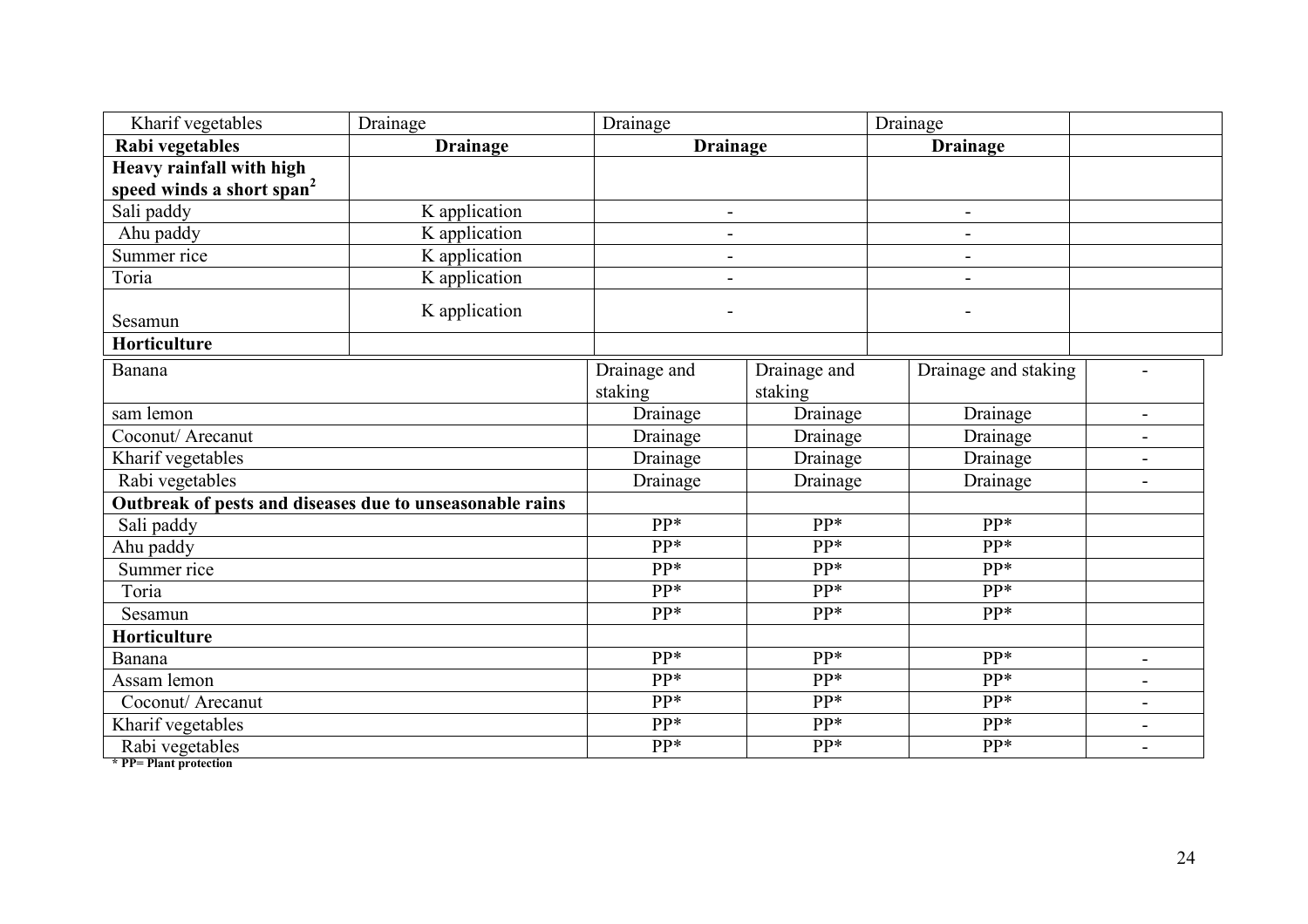# 2.3 Floods

| <b>Condition</b>                  | Suggested contingency measure 0 |                               |                           |                          |  |  |
|-----------------------------------|---------------------------------|-------------------------------|---------------------------|--------------------------|--|--|
| Transient water logging / partial | <b>Seedling / nursery</b>       | Vegetable stage               | <b>Reproductive stage</b> | At harvest               |  |  |
| inundation <sup>1</sup>           | stage                           |                               |                           |                          |  |  |
| Sali paddy                        | Drainage of the                 | Apply 50% $N + 50%$ K2O as    | If flood comes during     | Harvest crop             |  |  |
|                                   | Nursery bed, If not             | top dressing during the       | reproductive stage,       | immediately              |  |  |
|                                   | possible go for                 | tillering stage.              | emphasis should be        |                          |  |  |
|                                   | re-sowing                       |                               | given on forthcoming      | Arrange for              |  |  |
|                                   |                                 | In partially damaged field.   | rabi crops.               | quick drying             |  |  |
|                                   |                                 | gap filling may be done by    |                           |                          |  |  |
|                                   |                                 | redistributing the tillers.   | Utilization of residual   | Utilization of           |  |  |
|                                   |                                 |                               | soil moisture and use of  | residual soil            |  |  |
|                                   |                                 | Wet seeding of sprouted       | recharged soil profile    | moisture and             |  |  |
|                                   |                                 | seeds $(a)$ 75-80 kg/ha) of   | for growing pulses        | use of recharged         |  |  |
|                                   |                                 | tolerant varieties Jalashree, |                           | soil profile for         |  |  |
|                                   |                                 | Jalkunwari (tolerant upto 15  |                           | growing pulses           |  |  |
|                                   |                                 | day submergence)              | Growing of vegetables     |                          |  |  |
|                                   |                                 |                               | after receding flood      | Growing of               |  |  |
|                                   |                                 | Management of pests $\&$      | water                     | vegetables after         |  |  |
|                                   |                                 | diseases                      |                           | receding flood           |  |  |
|                                   |                                 |                               |                           | water                    |  |  |
| Ahu paddy                         | Drainage                        |                               | Drainage                  |                          |  |  |
| Summer rice                       | Drainage                        |                               | Drainage                  |                          |  |  |
| Toria                             | Drainage                        |                               | Drainage                  |                          |  |  |
| Sesamun                           | Drainage                        | Drainage                      | Drainage                  | $\overline{\phantom{a}}$ |  |  |
| Horticulture                      |                                 |                               |                           |                          |  |  |
| Banana                            | Drainage                        | Drainage                      |                           |                          |  |  |
| Assam lemon                       | Drainage                        | Drainage                      |                           | $\overline{\phantom{a}}$ |  |  |
| Vegetables (Kharif)               | Drainage and PP*                | Drainage and PP*              | Drainage and PP*          |                          |  |  |
| Continuous submergence for more   |                                 |                               |                           |                          |  |  |
| than 2 days <sup>2</sup>          |                                 |                               |                           |                          |  |  |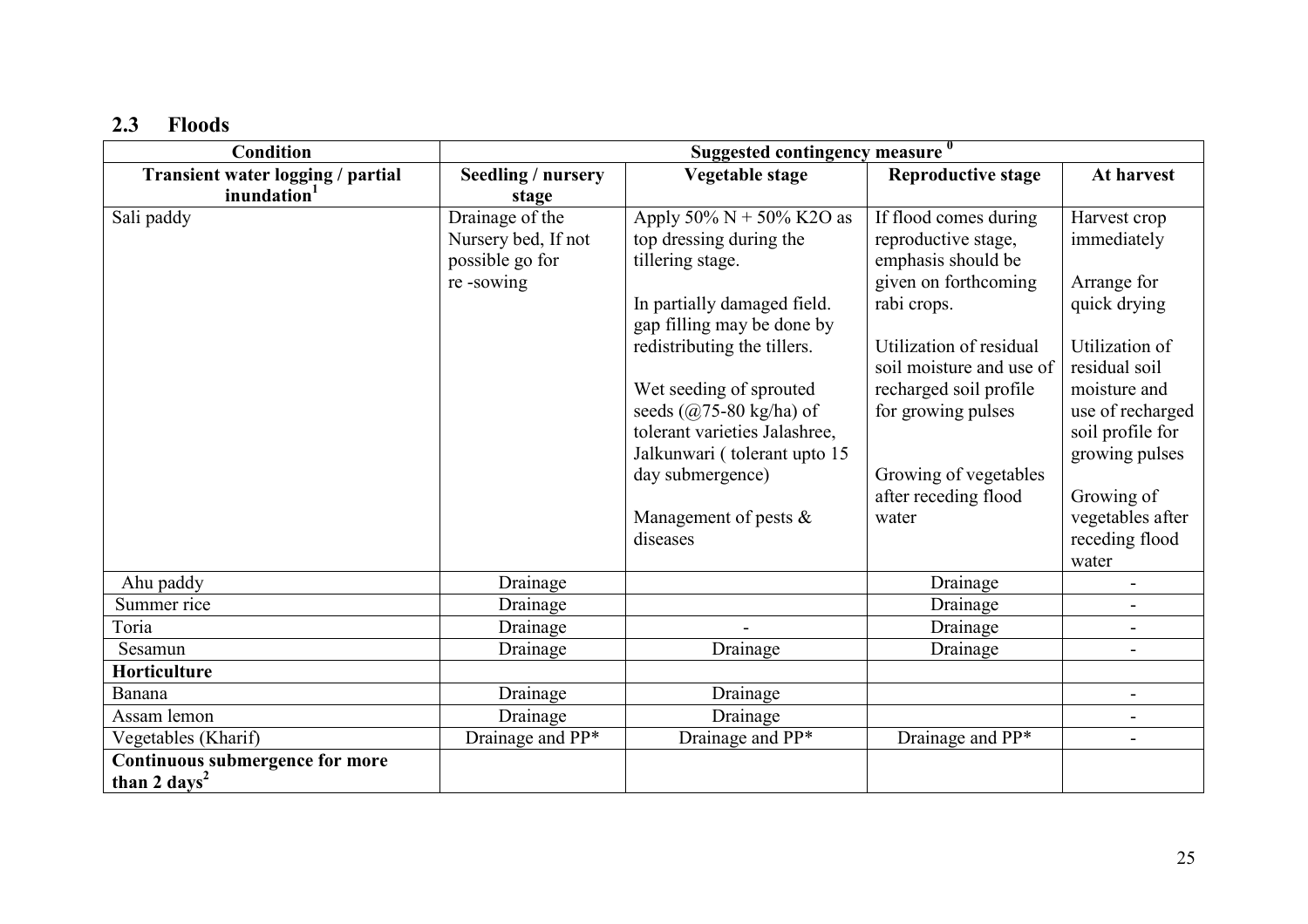| Sali paddy                        | Drainage         | Drainage                 | Drainage                 |  |
|-----------------------------------|------------------|--------------------------|--------------------------|--|
| Ahu paddy                         | Drainage         | Drainage                 | Drainage                 |  |
| Summer rice                       | Drainage         | Drainage                 | Drainage                 |  |
| Toria                             | Drainage         | $\overline{\phantom{a}}$ | $\,$                     |  |
| Sesamun                           | Drainage         | $\overline{\phantom{0}}$ | $\overline{\phantom{a}}$ |  |
| Horticulture                      |                  |                          |                          |  |
| Banana                            | Drainage         | Drainage                 | Drainage                 |  |
| Assam lemon                       | Drainage         | Drainage                 | Drainage                 |  |
| Vegetables<br>(Kharif)            | Drainage and PP* | Drainage and PP*         | Drainage and PP*         |  |
| Sea water inundation <sup>3</sup> | Not applicable   |                          |                          |  |

\* PP= Plant protection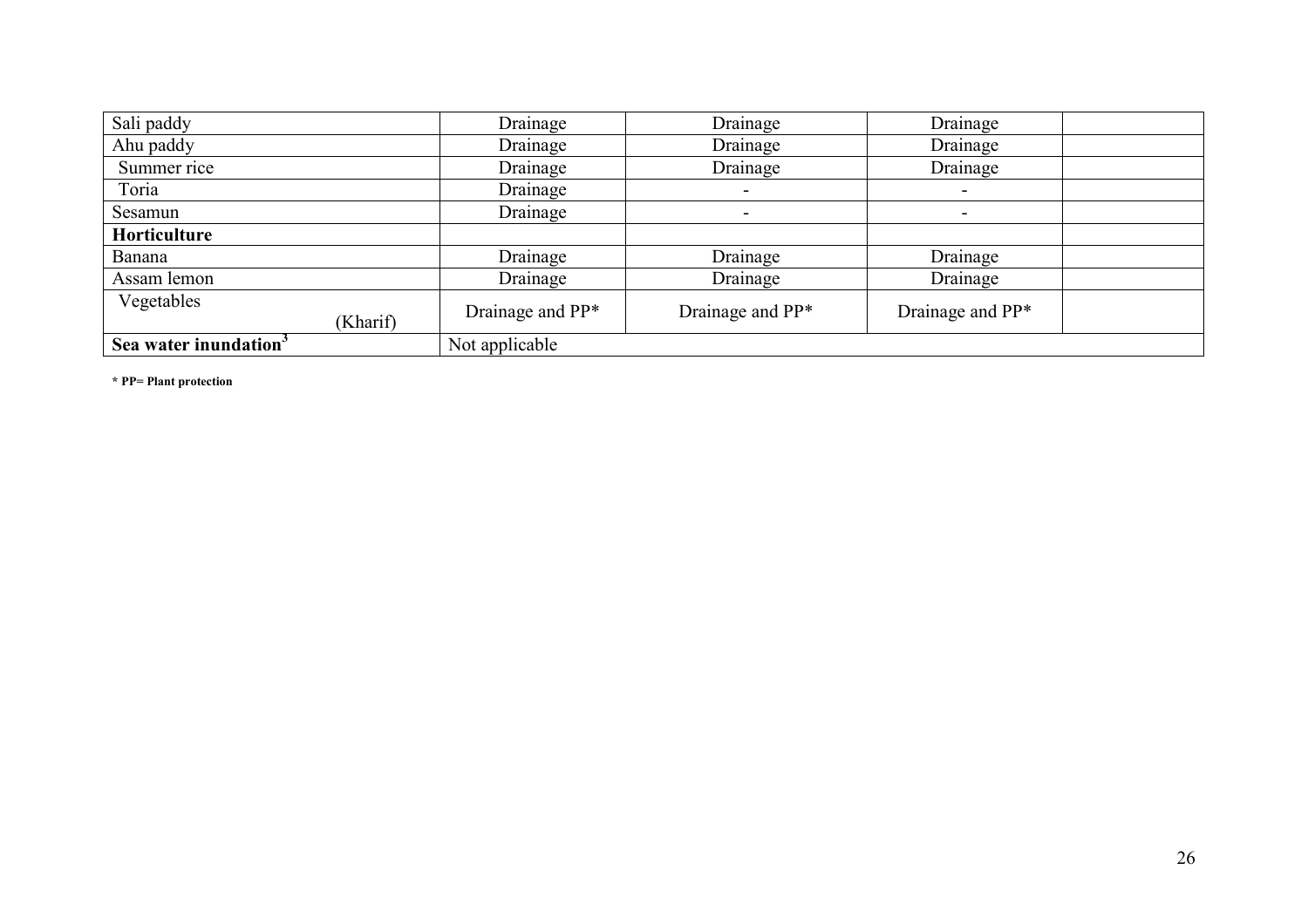| <b>Extreme event type</b> | $\blacksquare$ . Extreme events, heat wave gond wave grose granstorm gevente $\lightharpoonup$ , the applicable<br>Suggested contingency measure |                         |                           |            |  |
|---------------------------|--------------------------------------------------------------------------------------------------------------------------------------------------|-------------------------|---------------------------|------------|--|
|                           | <b>Seedling /nursery stage</b>                                                                                                                   | <b>Vegetative stage</b> | <b>Reproductive stage</b> | At harvest |  |
| Heat Wave <sup>p</sup>    | Not applicable                                                                                                                                   |                         |                           |            |  |
| Cold wave <sup>q</sup>    |                                                                                                                                                  |                         |                           |            |  |
| Hailstorm                 |                                                                                                                                                  |                         |                           |            |  |
| <b>Frost</b>              |                                                                                                                                                  |                         |                           |            |  |
| Cyclone                   |                                                                                                                                                  |                         |                           |            |  |

#### 2.4 Extreme events: Heat wave / Cold wave /Frost /Hailstorm /Cyclone : Not applicable

# 2.5 Contingent strategies for Livestock, Poultry & Fisheries

# 2.5.1 Livestock

| <b>Drought</b>               | <b>Suggested contingency measures</b>                                    |  |                                         |                           |                                       |
|------------------------------|--------------------------------------------------------------------------|--|-----------------------------------------|---------------------------|---------------------------------------|
|                              | <b>Before the event</b>                                                  |  | During the event                        |                           | After the event                       |
| Feed and fodder availability | 1. Govt. Fodder Farm                                                     |  | 1. Availability from the source         |                           | 1. Arrange from the available         |
|                              | 2. Cultivated under various                                              |  | before event.                           |                           | source till the situation normalizes. |
|                              | schemes                                                                  |  | 2. Action to be taken for fodder        |                           | 2. Action to be taken for fodder      |
|                              | 3. Natural source                                                        |  | cultivation                             | cultivation.              |                                       |
|                              | 4. Fodder bank                                                           |  | 3. Treated fodder to be used            |                           |                                       |
|                              | 5. Growing of dual purpose Maize                                         |  |                                         |                           |                                       |
| Drinking water               | 1. Available in natural source                                           |  | 1. Available in natural source          |                           | 1. Available in natural source.       |
|                              |                                                                          |  |                                         |                           |                                       |
| Health and disease           | 1. Treatment and preventive                                              |  | 1. Arrange for stocking of              |                           | 1. Arrange for treatment and          |
| management                   | measures are taken regularly                                             |  | sufficient medicines and vaccines       |                           | preventive measures according to      |
|                              |                                                                          |  | 2. Care to be taken according to        |                           | the situation                         |
|                              | the disease condition.                                                   |  |                                         |                           |                                       |
|                              | <b>Suggested contingency measures</b>                                    |  |                                         |                           |                                       |
| <b>Floods</b>                | <b>Before the event</b><br>During the event                              |  |                                         | After the event           |                                       |
| Feed and fodder availability | 1. Availability from the source before event.<br>1. Govt. Fodder Farm    |  |                                         | 1. Arrange from the       |                                       |
|                              | 2. Relief measures in terms of fodder and<br>2. Cultivated under various |  |                                         | available source till the |                                       |
|                              | schemes                                                                  |  | concentrated feed in the affected areas |                           | situation normalizes.                 |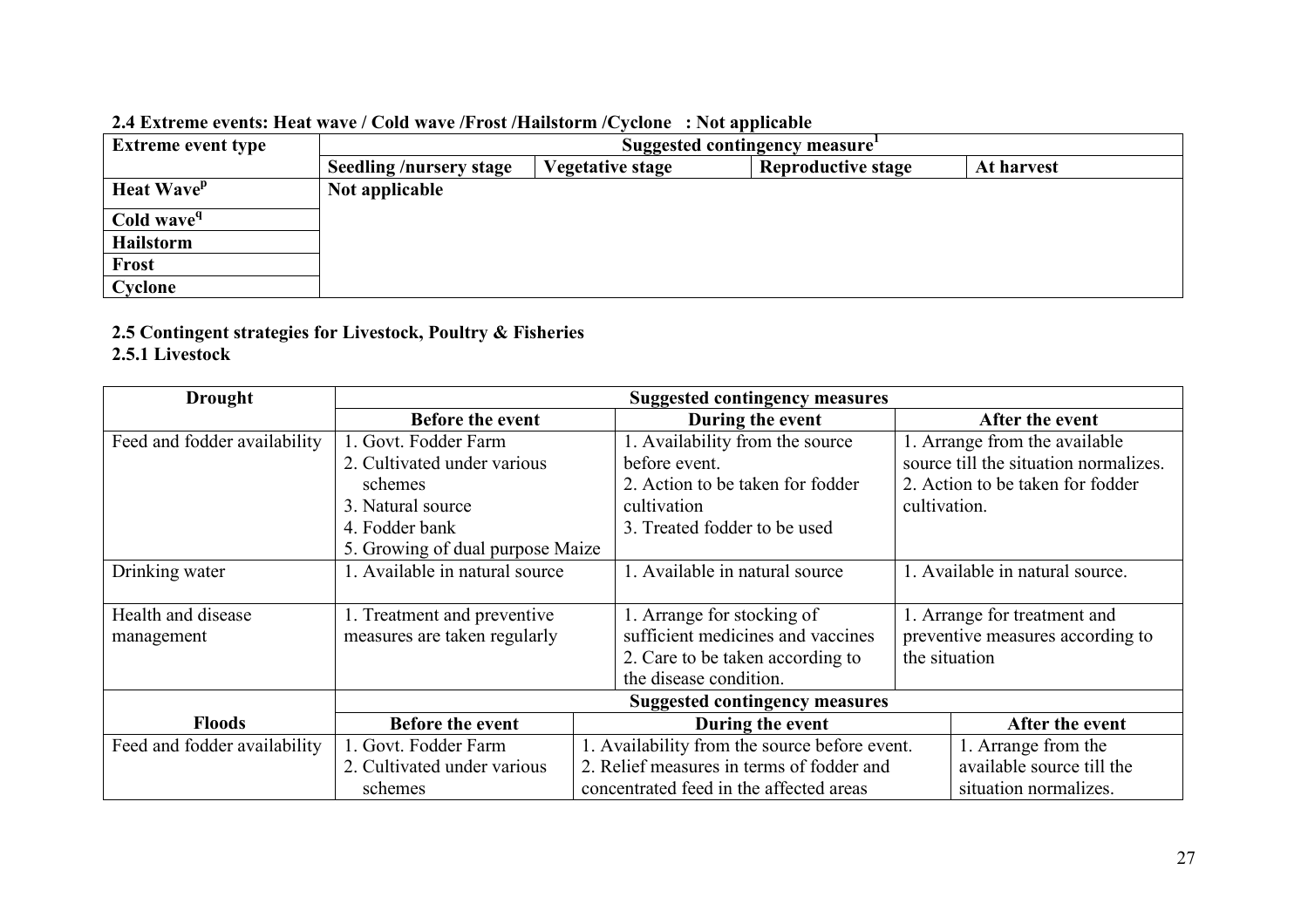|                                  | 3. Natural source<br>4. Fodder bank                       |               |                                                                                                                                                                                                         |                                                                                       |
|----------------------------------|-----------------------------------------------------------|---------------|---------------------------------------------------------------------------------------------------------------------------------------------------------------------------------------------------------|---------------------------------------------------------------------------------------|
| Drinking water                   | 1. Available in natural source                            | shelter areas | 1. Arrange for disinfected / medicated water in                                                                                                                                                         | 1. Arrange for sufficient<br>disinfection and medication<br>of water in shelter areas |
| Health and disease<br>management | 1. Arrangement for treatment<br>and vaccination programme |               | 1. Arrange for treatment and medicines<br>according to the condition<br>2. Flood action plan prepared and mobilized the<br>team to meet up the urgency<br>3. Arrangement of fumigation and mosquito net | 1. Arrange for treatment and<br>preventive measures<br>according to the situation     |
| Cyclone                          | Suggested contingency measures                            |               |                                                                                                                                                                                                         |                                                                                       |
|                                  | Before the event                                          |               | During the event                                                                                                                                                                                        | After the event                                                                       |
|                                  |                                                           |               |                                                                                                                                                                                                         |                                                                                       |
|                                  | Suggested contingency measures                            |               |                                                                                                                                                                                                         |                                                                                       |
| Heat wave and cold wave          | Before the event                                          |               | During the event                                                                                                                                                                                        | After the event                                                                       |

# 2.5.2 Poultry

| <b>Drought</b>           |      |                               | <b>Suggested contingency measures</b>                         |                                      |  |
|--------------------------|------|-------------------------------|---------------------------------------------------------------|--------------------------------------|--|
|                          |      | Before the event <sup>s</sup> | During the event                                              | After the event                      |  |
| of<br>Shortage           | Feed | 1. Storage of adequate        | 1. Availability from storage                                  | 1. Arrange from the available source |  |
| ingredients              |      | feed                          | 2. Action to be taken from relief                             | till the situation normalizes        |  |
| Drinking water           |      | 1. Water reservoirs           | 1. Storage/ reservoir making in shelter places                | 1. Arrange from the available source |  |
|                          |      |                               |                                                               | till the situation normalizes        |  |
| Health<br>disease<br>and |      | Treatment<br>and              | sufficient<br>for<br>stocking<br>Arrangement<br><sub>of</sub> | for<br>treatment<br>Arrange<br>and   |  |
| management               |      | preventive<br>measures        | medicines and vaccines                                        | preventive measures according to the |  |
|                          |      | are taken regularly           | 2. Care to be taken according to the disease                  | situation                            |  |
|                          |      |                               | condition                                                     |                                      |  |
| <b>Floods</b>            |      |                               | <b>Suggested contingency measures</b>                         |                                      |  |
|                          |      | Before the event <sup>s</sup> | During the event                                              | After the event                      |  |
| of<br>Shortage           | feed | 1. Storage of adequate        | 1. Availability from the source before event.                 | 1. Arrange from the available source |  |
| ingredients              |      | feed                          | 2. Relief measures in the affected areas                      | till the situation normalizes        |  |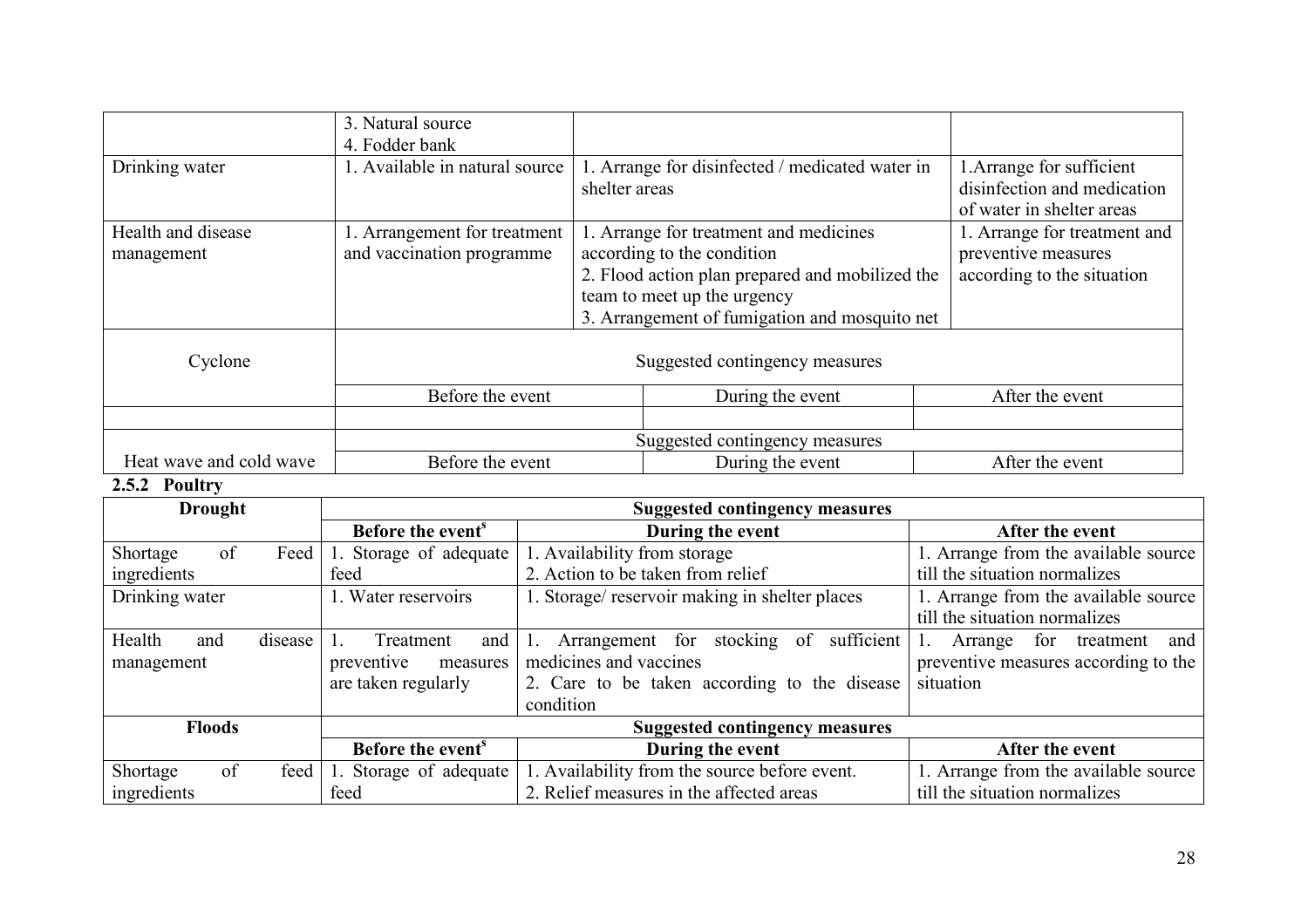| Drinking water                | 1. Available in natural               | 1. Arrange for disinfected /        |                                                  | 1. Arrange for sufficient disinfection |
|-------------------------------|---------------------------------------|-------------------------------------|--------------------------------------------------|----------------------------------------|
|                               | source                                | medicated water in shelter areas    |                                                  | and medication of water in shelter     |
|                               |                                       |                                     |                                                  | areas                                  |
| Health<br>disease<br>and      | for<br>Arrangement                    |                                     | 1. Arrange for treatment and preventive measures | for<br>treatment<br>Arrange<br>and     |
| management                    | treatment<br>and                      | according to the situation          |                                                  | preventive measures according to the   |
|                               | vaccination programme                 |                                     | 2. Flood Action Plan prepared and mobilize the   | situation                              |
|                               |                                       | team to meet up the urgency         |                                                  |                                        |
|                               |                                       | 3. Immediate vaccination of poultry |                                                  |                                        |
| Cyclone                       | <b>Suggested contingency measures</b> |                                     |                                                  |                                        |
| Before the event <sup>s</sup> |                                       |                                     | During the event                                 | After the event                        |
|                               |                                       |                                     |                                                  |                                        |
|                               |                                       |                                     |                                                  |                                        |
| Heat wave and cold wave       | <b>Suggested contingency measures</b> |                                     |                                                  |                                        |
|                               | Before the event <sup>s</sup>         |                                     | During the event                                 | After the event                        |
|                               |                                       |                                     |                                                  |                                        |

s based on forewarning wherever available

# 2.5.3 Fisheries

| <b>Drought</b>               | <b>Suggested contingency measures</b> |                                         |                                                 |  |
|------------------------------|---------------------------------------|-----------------------------------------|-------------------------------------------------|--|
|                              | Before the event <sup>s</sup>         | During the event                        | After the event                                 |  |
| Shallow water in ponds due   | Provision of water pump (5 HP         | Provide water to a level of 1.2 m depth | Advanced fingerling $(5^{\prime\prime}$ -6") or |  |
| to                           | capacities) or shallow tube well      | from other sources                      | yearling may be stocked for                     |  |
| Insufficient rain/inflows    | nearby pond is necessary              |                                         | production of table fish                        |  |
| Impact of heat and salt load | Impact of heat and salt load in our   | As per change in chemical parameters,   | Based on change in different                    |  |
| build up in ponds / change   | district does not arise. Water        | actions are to be taken with respect to | chemical parameters, different                  |  |
| in water quality             | quality is to be monitored            | a. change in dissolved oxygen           | species of fishes are to be stocked             |  |
|                              | regularly with the help of water      | b. change in total alkalinity           | for production purpose.                         |  |
|                              | quality testing kit.                  | c. change in total hardness             |                                                 |  |
|                              |                                       | d. change in free $CO2$ etc.            |                                                 |  |
|                              |                                       |                                         |                                                 |  |
| <b>Floods</b>                | <b>Suggested contingency measures</b> |                                         |                                                 |  |
|                              | Before the event <sup>s</sup>         | During the event                        | After the event                                 |  |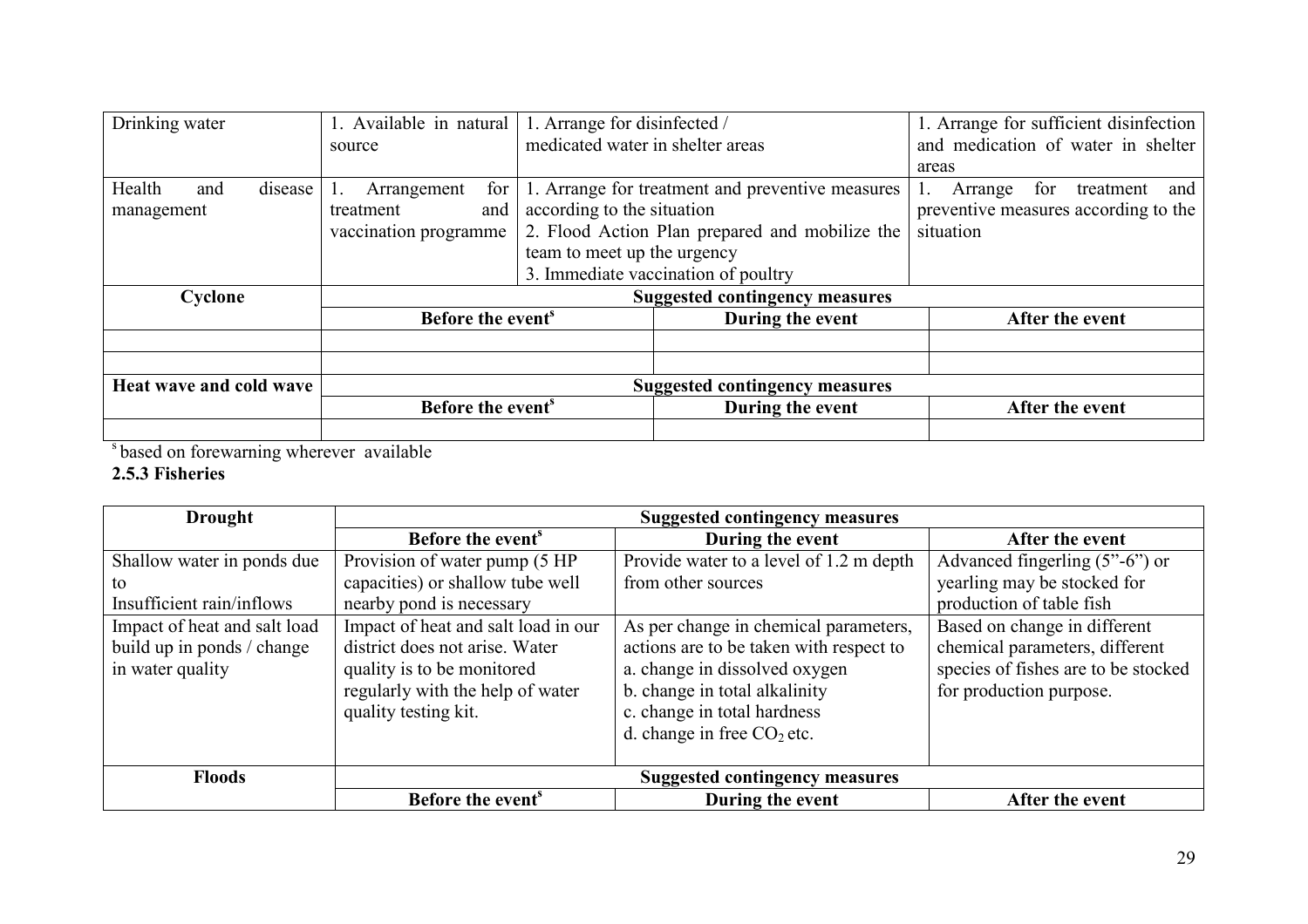| Inundation with flood                   | 1. Provision of bana (bamboo       | 1. Bana and net are to be fixed to        | 1. If there are stocked fish in the          |
|-----------------------------------------|------------------------------------|-------------------------------------------|----------------------------------------------|
| waters                                  | fencing) along with mosquito nets  | prevent escape of fish.                   | pond, liming and KMnO <sub>4</sub> are to be |
|                                         | are to be kept. If it is a         | 2. Provide sufficient feed to the pond to | supplied to the pond.                        |
|                                         | frequent/regular problem, the      | prevent escape of fish                    | 2. If fish escape for pond, then             |
|                                         | height of band or embankment       |                                           | advanced fingerling or yearling              |
|                                         | may be raised for precautionary    |                                           | are to be stocked for quick growth           |
|                                         | measures.                          |                                           | in shorter span of time.                     |
| Water contamination and                 | 1. Raise embankment of pond to     | 1. Apply sufficient lime as per schedule  | 1. Based on tasted quality of                |
| changes in BOD                          | stop inflow of water to the pond.  | to neutralize the contaminated water      | water, apply lime and other inputs           |
|                                         |                                    | and to lower down the BOD level of        | to control the pollution level.              |
|                                         |                                    | the pond.                                 |                                              |
|                                         |                                    | 2. Control the application of             |                                              |
|                                         |                                    | fertilizer/manure to the pond.            |                                              |
|                                         |                                    | 3. Pump out the contaminated water up     |                                              |
|                                         |                                    | to 30% and replace the same with          |                                              |
|                                         |                                    | uncontaminated water.                     |                                              |
| Health and disease                      | Regular application of lime at     | Application of CIFAX or Sukrena WS        | Treat the pond water according to            |
| management                              | prescribed level. Trial netting to | for sanitation of pond water. Apply       | the disease occurrence. Try to               |
|                                         | check disease occurrence etc.      | Potassium permanganate as per             | replace 20% water from pond                  |
|                                         |                                    | scheduled rate as prequationary           | with uncontaminated source of                |
|                                         |                                    | quarantine measures.                      | water.                                       |
|                                         |                                    |                                           |                                              |
| Cyclone                                 |                                    |                                           |                                              |
| Overflow /flooding of ponds             |                                    |                                           |                                              |
| Change in fresh/brackish<br>water ratio |                                    |                                           |                                              |
|                                         |                                    |                                           |                                              |
| Health and disease                      |                                    |                                           |                                              |
| management                              |                                    |                                           |                                              |
| <b>Heat wave and cold wave</b>          |                                    |                                           |                                              |
|                                         |                                    |                                           |                                              |
| Management of ponds<br>environment      |                                    |                                           |                                              |
|                                         |                                    |                                           |                                              |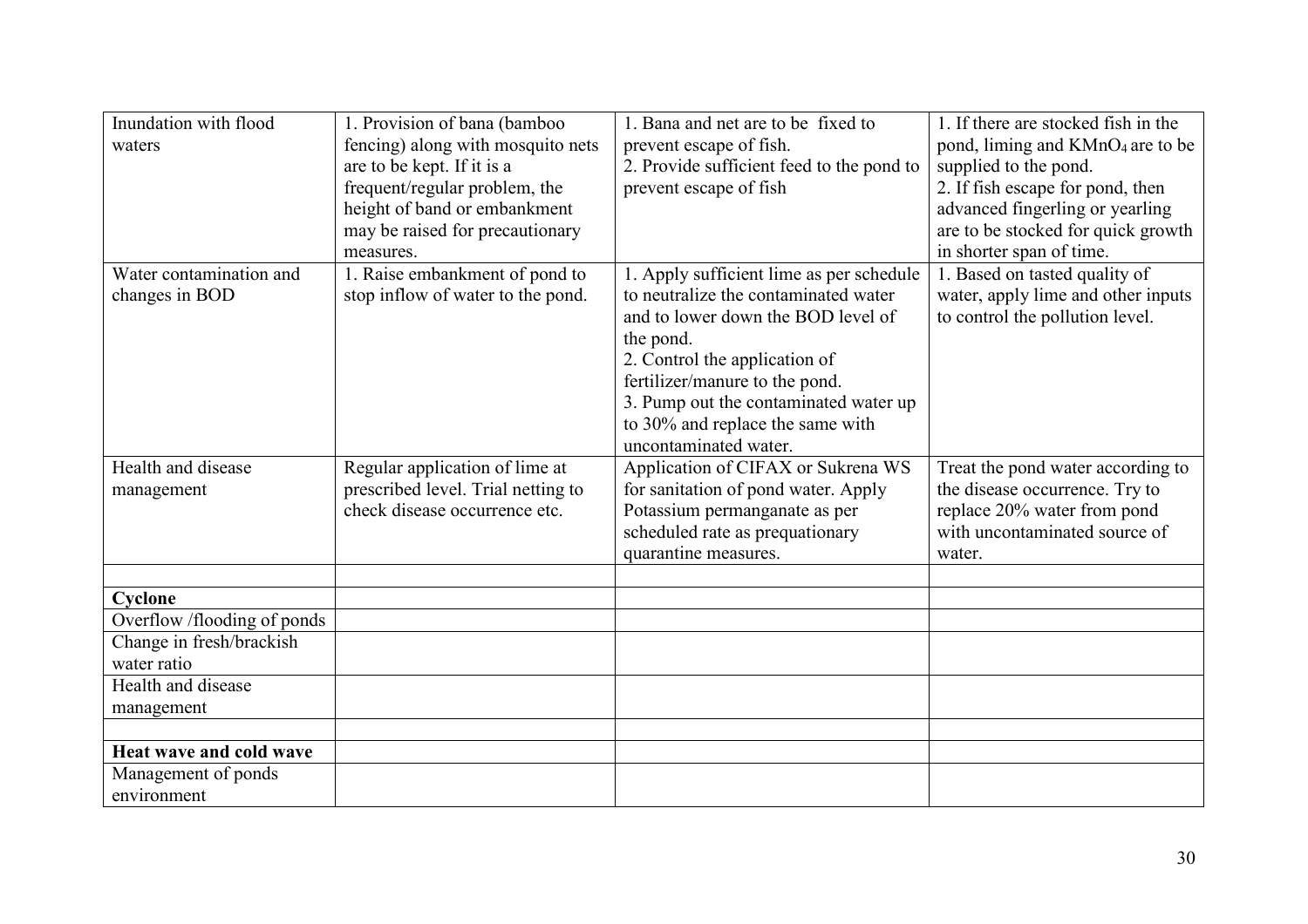| $\mathbf{v}$<br>анс<br>лv.<br>n. |  |  |
|----------------------------------|--|--|
| m.<br>. .                        |  |  |

## ANNEXURE - I

Generally monsoon starts on first week of June in Assam excluding the pre monsoon shower during April/May.

#### Monsoon delayed by 2 weeks

- i)Nursery bed preparation and rice seed sowing should be quickly taken up.
- ii)Kharif vegetables-mid season varieties of all kharif vegetables such as cucurbits, okra etc. may be grown.
- iii)For flood prone areas short duration rice cv. Luit, Kolong, Disang, Kapilee may be transplanted up to 1<sup>st</sup> week of September or germinated seeds of these varieties may be sown in puddle soil up to 1<sup>st</sup> week of September or germinated seeds of these varieties may be sown in puddle soil up to  $10<sup>th</sup>$  September.

#### Monsoon delayed by 4 weeks

- i)Medium duration rice varieties such as Satyaranjan, Basundhara to be sown in nursery during  $1<sup>st</sup>$  week of July and to be transplanted in the normal season.
- Growing of Kharif vegetables such as Cucurbits, okra may be done. ii)

#### Monsoon delayed by 6 weeks

- i) Medium duration rice varieties such as Satyaranjan, Basundhara may be sown in nursery in mid July and be transplanted within  $15<sup>th</sup>$  August. Short duration rice varieties such as Lachit, Chilaray, IR 36, IR 50 may be sown in nursery up to 3<sup>rd</sup> week of July and transplanted with  $20^{th}$  August. Spacing of  $15x15$  cm may be maintained during transplanting.
- Monohar Sali and other local rice varieties such as Moinagiri, Phulpukhuri, etc. may be tried for late season transplanting up to  $1<sup>st</sup>$ ii)week of September.
- If rice seedlings of Sali varieties such as Ranjit, Bahadur etc. is available with growers they may go for transplanting of these iii)varieties taking the advantage of late monsoon shower.